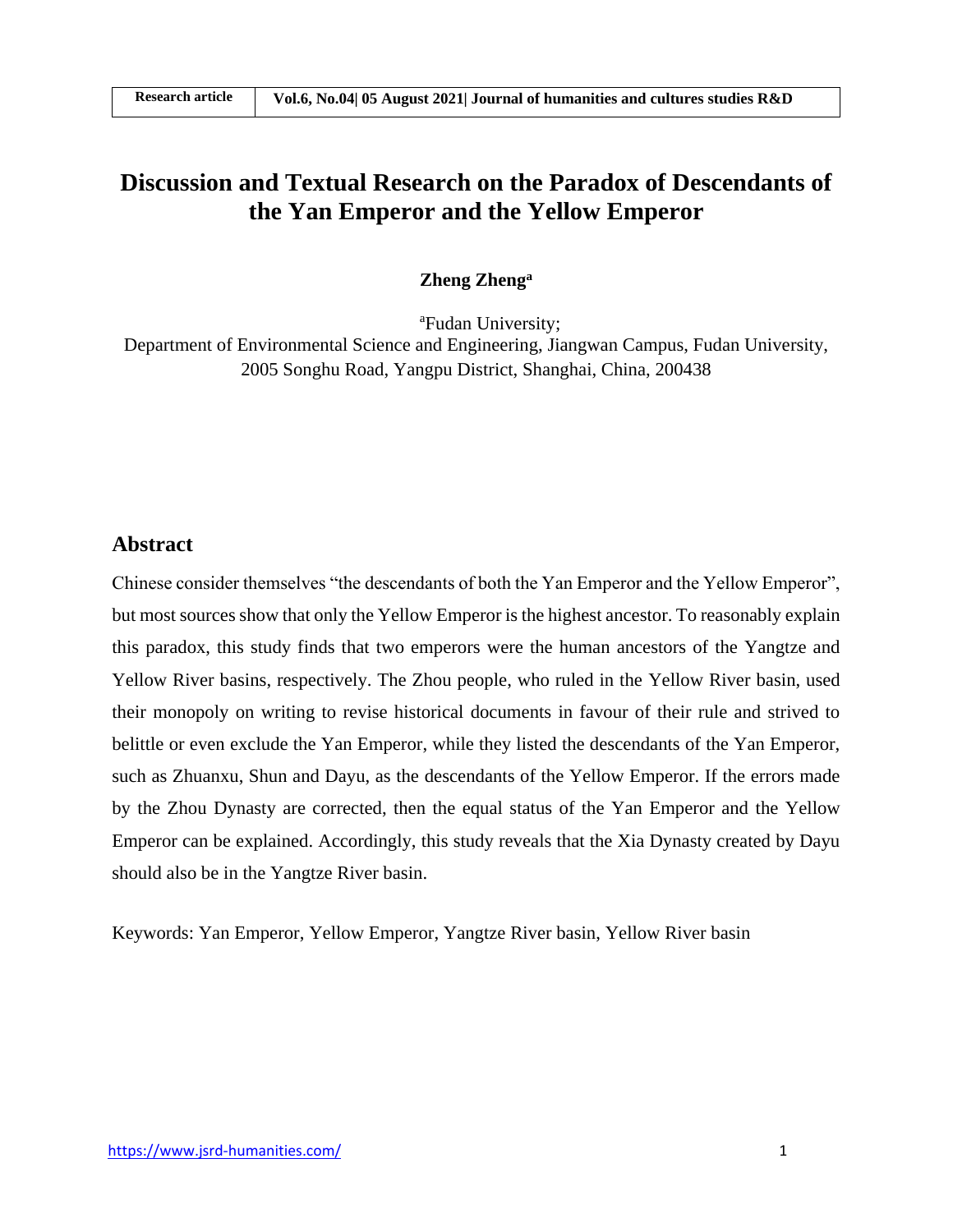$R = 1$ | Rese

In the 1980s, public sacrifices to the sacred Yan Emperor and Yellow Emperor were gradually restored in China, with the occasional participation of state leaders or representatives. To gain recognition by the government, the organizers of public memorial ceremonies constantly added national elements and set national symbols into the ceremonies by broadcasting images of sacrificial rites on national TV stations. Although there have been disputes, it is undeniable that these ceremonies have elevated such activities to the level of national belief, not only greatly enhancing their influence at home and abroad but also using national resources to reconstruct and express the traditional beliefs of the nation and consolidated the foundation of the belief identity. Today, the Yellow Emperor Mausoleum and the Yan Emperor Mausoleum have been included in China's first national list of intangible cultural heritage items (Zhou, 2016-08-05).

Corresponding to this event is widespread use of the term "descendants of the Yan Emperor and the Yellow Emperor". Hu Yaobang (1915-1989), former General Secretary of the Communist Party of China, said after visiting the Yan Emperor Mausoleum in Hunan Province, "Our ancient ancestor of the Chinese nation, the Yan Emperor, also known as Shennong, was buried here. For thousands of years, people have remembered him and respected him as the ancestor of Chinese civilization. Hundreds of millions of Chinese people are the descendants of the Yan Emperor" (Lu and Gao 2014, 135). On October 1, 1984, the late Chinese leader Deng Xiaoping (1904-1997) noted at a ceremony to celebrate the 35th anniversary of the founding of the People's Republic of China that the policy on Taiwan is penetrating the hearts of all descendants of the Yan Emperor and the Yellow Emperor (Deng, 1984-10-02). The term "descendants of the Yan Emperor and the Yellow Emperor" are used so frequently in today's China that most Chinese people recognize that the Yan Emperor and the Yellow Emperor are their ancestors -- the origin of the Chinese nation and the ancestor of humanity. However, there are fundamental contradictions and inconsistencies in the current information and its cognition.

The important historical materials for people to understand and study the Yan Emperor and the Yellow Emperor mainly come from The Historical Records written by Sima Qian (145BC-87BC). "The Historical Records systematically summarizes the ancient dynasties, such as the Xia, Shang and Zhou, and the stages before them. The Historical records are the earliest official history of China" (Miyamoto 2012, 17). According to The Historical Records, the Yan Emperor wanted to invade the feudal states, so all governors returned to the Yellow Emperor. The Yellow Emperor then pacified the people, prepared the provisions and trained the army, fought the Yan Emperor in Banquan three times, and finally defeated the Yan Emperor (Sima 1994, 3). It is clear here that the Yan Emperor and the Yellow Emperor were enemies. They fought three wars, likely very fierce ones, and the Yan Emperor was the loser. According to The Historical Records and other historical materials, the Yellow Emperor invented everything necessary for the life of ethnic groups in this period. The ancestors of the Xia, Shang and Zhou dynasties, the first three known to the Chinese,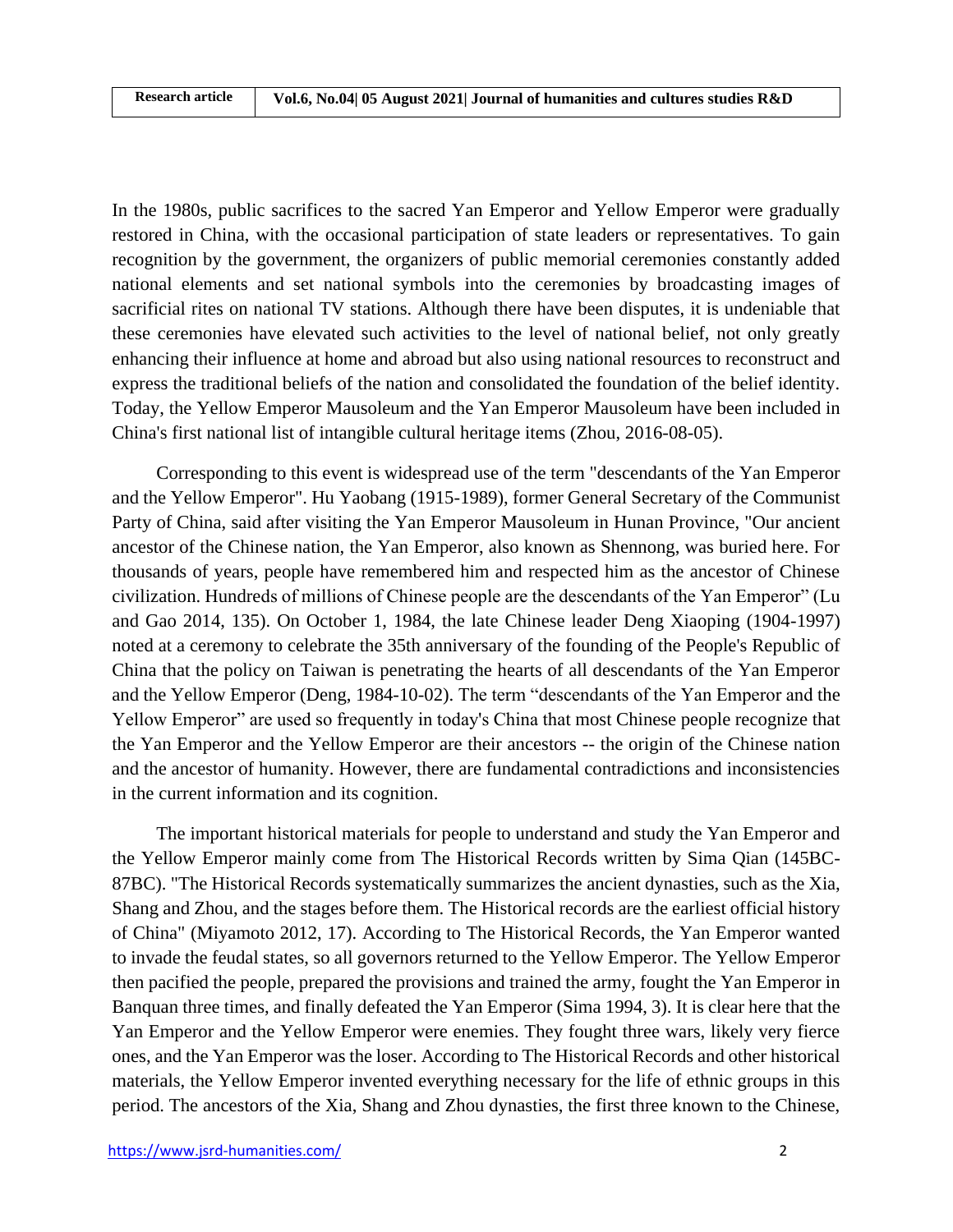| <b>Research article</b> | Vol.6, No.04  05 August 2021  Journal of humanities and cultures studies R&D |
|-------------------------|------------------------------------------------------------------------------|

and the Five Emperors all came from the Yellow Emperor. Moreover, according to The Dictionary of Chinese Surnames (Educational Science Press/1996), of the top 120 surnames in China today, 86 belong to the Yellow Emperor clan, while only 6 belong to the Yan Emperor clan.

In this way, it seems that the Yellow Emperor is worthy of being the ancestor of the Chinese nation, not only in terms of his blood but also in providing almost all of the important inventions of that era and as the winner of the war. There is no reason for the Yan Emperor to be regarded with the Yellow Emperor as the human ancestors of the Chinese people, but should he be ranked less than the Yellow Emperor. This issue has caused mystery and confusion about the descendants of the Yan Emperor and the Yellow Emperor.

The purpose of this paper is to solve this paradox through rigorous analysis and argumentation based on relatively reliable historical data and evidence. The structure of this paper is as follows: 1. What type of person was the Yellow Emperor in the historical materials?; 2. According to historical data, who was the Yan Emperor?; 3. The relationship between the Yellow Emperor and the Yan Emperor in the historical materials; 4. According to our research, the Yan Emperor was the leader of the tribal alliance and the ancestor of humanity in the Yangtze River basin; 5. The role of Chinese characters in shaping the paradox of "descendants of the Yan Emperor and the Yellow Emperor"; 6. The decisive role played by the Zhou Dynasty in the formation of the paradox of "descendants of the Yan Emperor and the Yellow Emperor"; 7. Discussion and research on the historical meaning underlying the appellation of "descendants of the Yan Emperor and the Yellow Emperor"; and 8. Conclusions.

#### **What type of person was the Yellow Emperor in the historical materials?**

Sima Qian wrote that the Yellow Emperor was the son of Shaodian. He was brilliant since he was young. He grew up to be very capable. At the time, Shennong's rule was weakened. The governors fought with each other, and the common people suffered greatly. The Yellow Emperor showed his strength by reorganizing his army and defeated the Yan Emperor, and everyone obeyed him. He was honoured as the Yellow Emperor. (Sima 1994, 1-3)

One of the incredible feats of the Yellow Emperor was that he and his chief assistants introduced many important inventions, covering almost every aspect of early human life and existence. According to The Historical Records, one of the emperor's accomplishments was the invention of farming techniques capable of growing the five major food crops (Sima 1994, 6). He invented clothes and so on so that people could wear them (Wang 2011, 360). In a textual research book on ancient history written by Jiao Zhou (201-270), it is recorded that the Yellow Emperor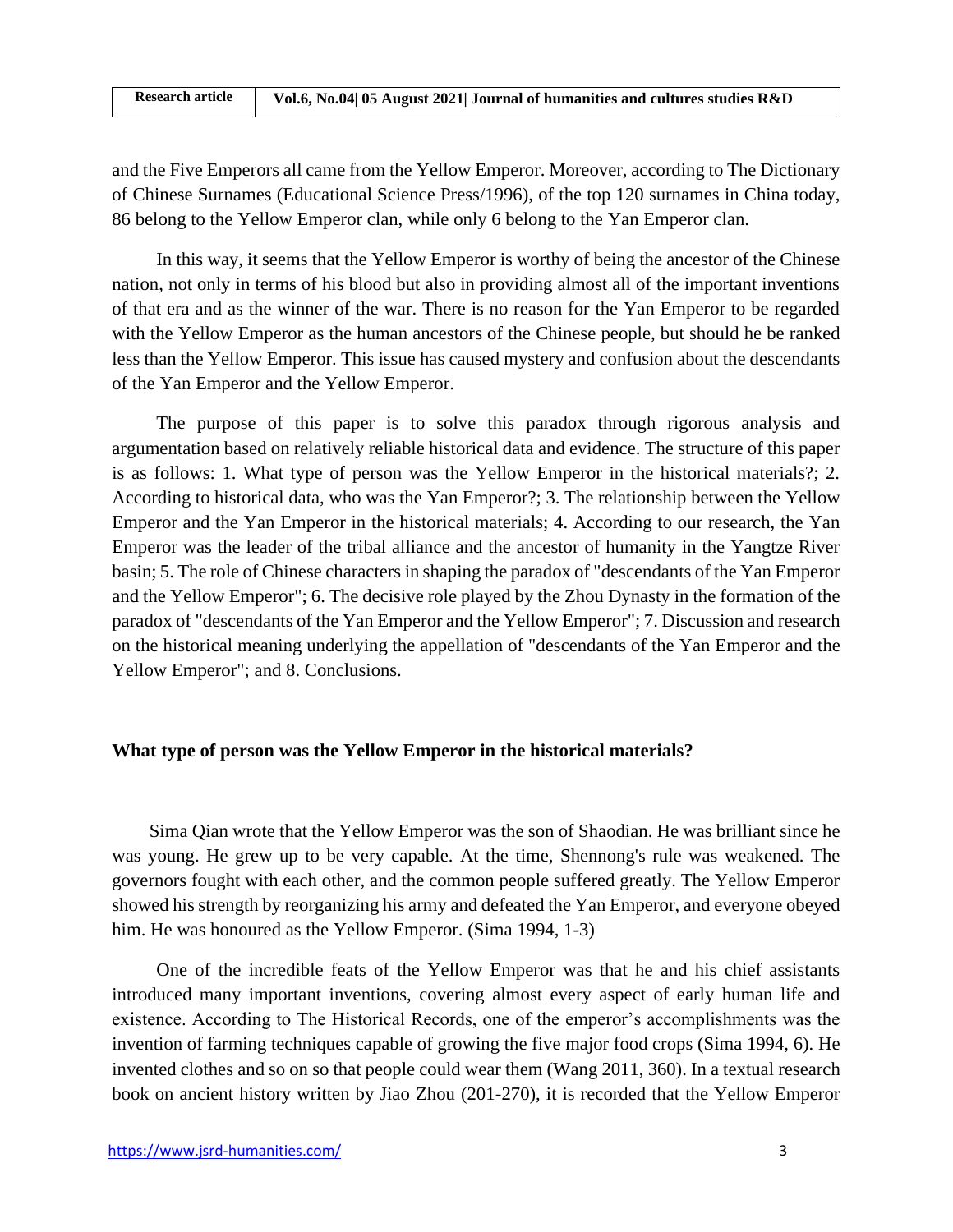| <b>Research article</b> | Vol.6, No.04  05 August 2021  Journal of humanities and cultures studies R&D |
|-------------------------|------------------------------------------------------------------------------|

invented cooking over fire. From then on, raw grain could be cooked and eaten. He also invented houses for people to live in. "People in ancient times lived in caves; later, the sage invented houses for people to live in. The roof and walls could keep out the wind and rain" (Wang 2011, 360).

Another name of the Yellow Emperor is Xuan Yuan. "Xuan" in Chinese means the horizontal bar on an ancient chariot. "Yuan" in Chinese means straight wood for driving. The Yellow Emperor's name honours the ancient chariot that he invented. Jiao Zhou said that the Yellow Emperor invented the ancient chariot, carrying heavy objects for long distances. The Yellow Emperor also invented canoes to help with waterway transportation (Wang 2011, 360).

The Yellow Emperor had a senior assistant named Ling Lun. He asked Ling Lun to set the rhythm. Ling Lun invented instruments, such as the flute, and established five notes and twelve laws (Lü 2007, 69).

The Yellow Emperor also made great contributions to medicine. Huangdi (the Yellow Emperor) Neijing is one of the earliest medical books extant in the Chinese medical treasure house. It is an excellent book on human physiology, pathology, diagnostics, principles of treatment and pharmacology. It is generally believed that it was written in the Spring and Autumn Period and Warring States Period. Huangdi Neijing is still the "Bible" of traditional Chinese medicine.

The Yellow Emperor's most important contribution was the invention of writing. According to the Book of Gleanings, the Yellow Emperor invented writing and began to use it (Wang 1981, vol.1). Xu Shen (58-147) said that Cang Jie, a senior official under the Yellow Emperor, based on careful observations of animals, plants, etc., discovered many patterns, and hieroglyphics were created (Xu 1989, Preface). "Cang Jie invented writing" (Song 2008, 36). The Book of Huainan Zi records that, when Cang Jie succeeded in creating characters, the whole country rejoiced. God was moved and rained down the corn. The ghost was frightened and began to cry at night (Liu 2013, 571).

Another very important aspect is the origin of the Chinese nation. According to The Historical Records, of the first five emperors of the Chinese nation, who were also the most important leaders, the Yellow Emperor was the chief, and the rest were descendants of the Yellow Emperor (Sima 1994, 10-45).

Zhuanxu was the second emperor among the Five Emperors. Sima Qian wrote that the Yellow Emperor lived in Xuan Yuan Mountain and had two sons. One was named Xuan Xiao and the other Changyi. Changyi lived in Ruoshui. He fathered a son named Gao Yang. After the death of the Yellow Emperor, Gao Yang succeeded to the throne and was honoured as Emperor Zhuanxu (Sima 1994, 10-12). Zhu Rong, the grandson of Emperor Zhuanxu, was the god of fire. Zhu Rong was the ancestor of the people of Chu (Hao 2010, 4994).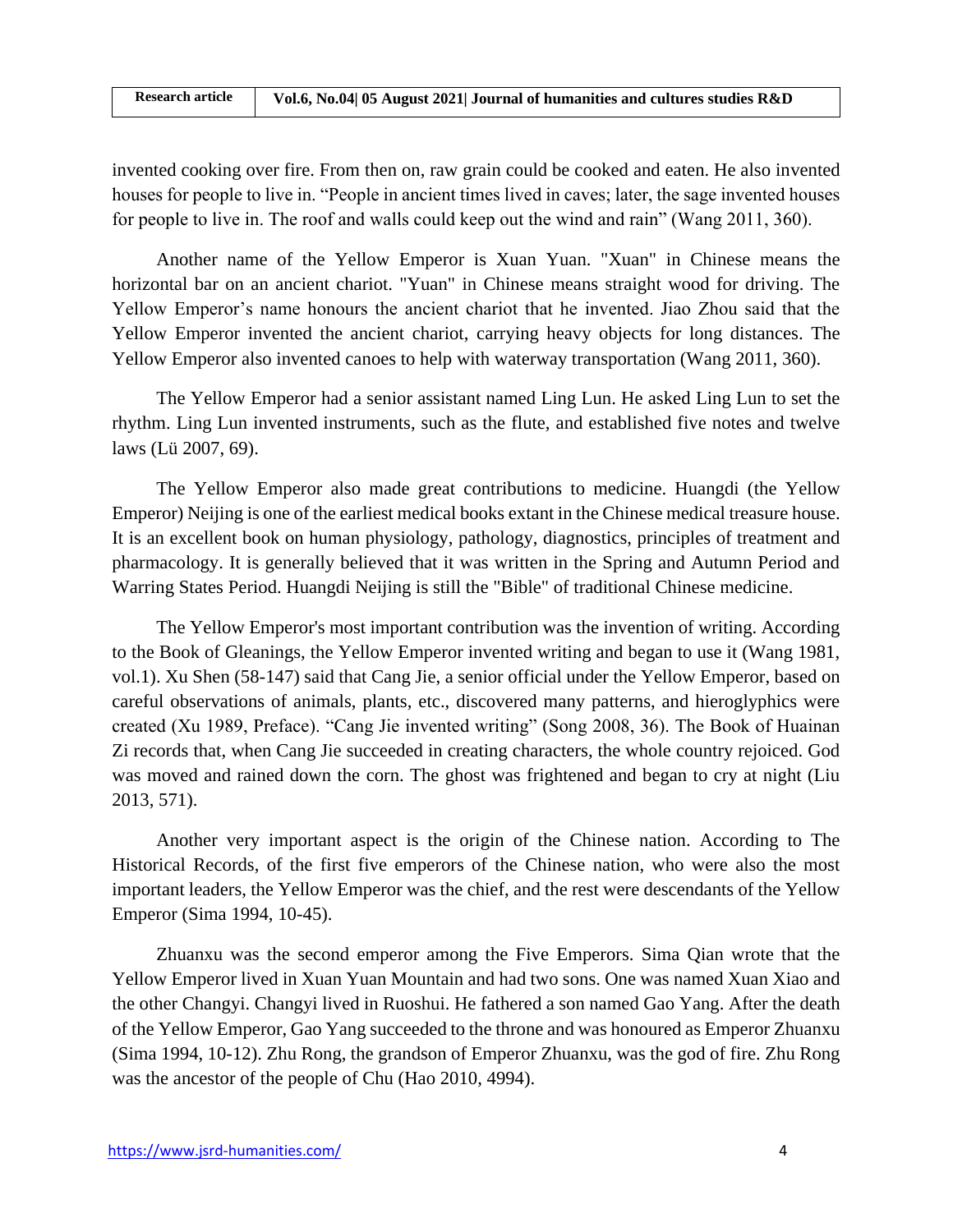| <b>Research article</b> | Vol.6, No.04  05 August 2021  Journal of humanities and cultures studies R&D |
|-------------------------|------------------------------------------------------------------------------|

After Emperor Zhuanxu's death, Xuan Xiao's grandson Gao Xin ascended the throne. He was Emperor Ku, the third among the Five Emperors. Emperor Ku fathered a son named Fang Xun. He was Emperor Yao, the fourth among the Five Emperors (Sima 1994, 13-15).

When Emperor Yao was old, he chose Yu Shun as his successor. He was Emperor Shun, the fifth of the Five Emperors. Yu Shun was a descendant of Emperor Zhuanxu. (Sima 1994, 31).

These five are the most important ancestors of prehistoric China, the Five Emperors. In addition to the Yellow Emperor, there were four other emperors, two of whom were descendants of Xuan Xiao and two of whom were descendants of Changyi.

After the Five Emperors came the three earliest dynasties in China: the Xia, Shang, and Zhou. The founder of the Xia Dynasty was called Dayu. He was a descendant of Emperor Zhuanxu. His most important and remarkable achievement was regulating the great flood. The ancestor of the Shang Dynasty was called Chi. The ancestor of the Zhou Dynasty was called Houji. Both were descendants of Emperor Ku. (Sima 1994, 16)

Moreover, according to The Dictionary of Chinese Surnames (Educational Science Press/1996), of the top 120 surnames in China today, 86 belong to the Yellow Emperor clan, while only 6 belong to the Yan Emperor clan.

In this way, it seems that the Yellow Emperor was worthy of being the ancestor of the Chinese nation, both in terms of his lineage and in terms of introducing almost all of the important inventions of the era. So why are the Yan Emperor and Yellow Emperor listed together as the ancestors of the Chinese people? Who is the Yan Emperor in the historical data?

### **The Yan Emperor in the historical data**

The Yellow Emperor has a biography in The Historical Records and many other documents. However, for various reasons, in the official history of China, historical records about the Yan Emperor are few and not detailed. This fact has left many arguments for posterity and many controversies for later generations, such as confusion and incomprehension about the "descendants of the Yan Emperor and the Yellow Emperor". However, if we work hard, we can still collate and analyse the data about the Yan Emperor from various historical records to correctly understand him.

In the Yan Emperor's time, Chuang Tzu said that people lived in harmony with birds and animals and depended on farming. The people knew their mother but not their father. (Chuang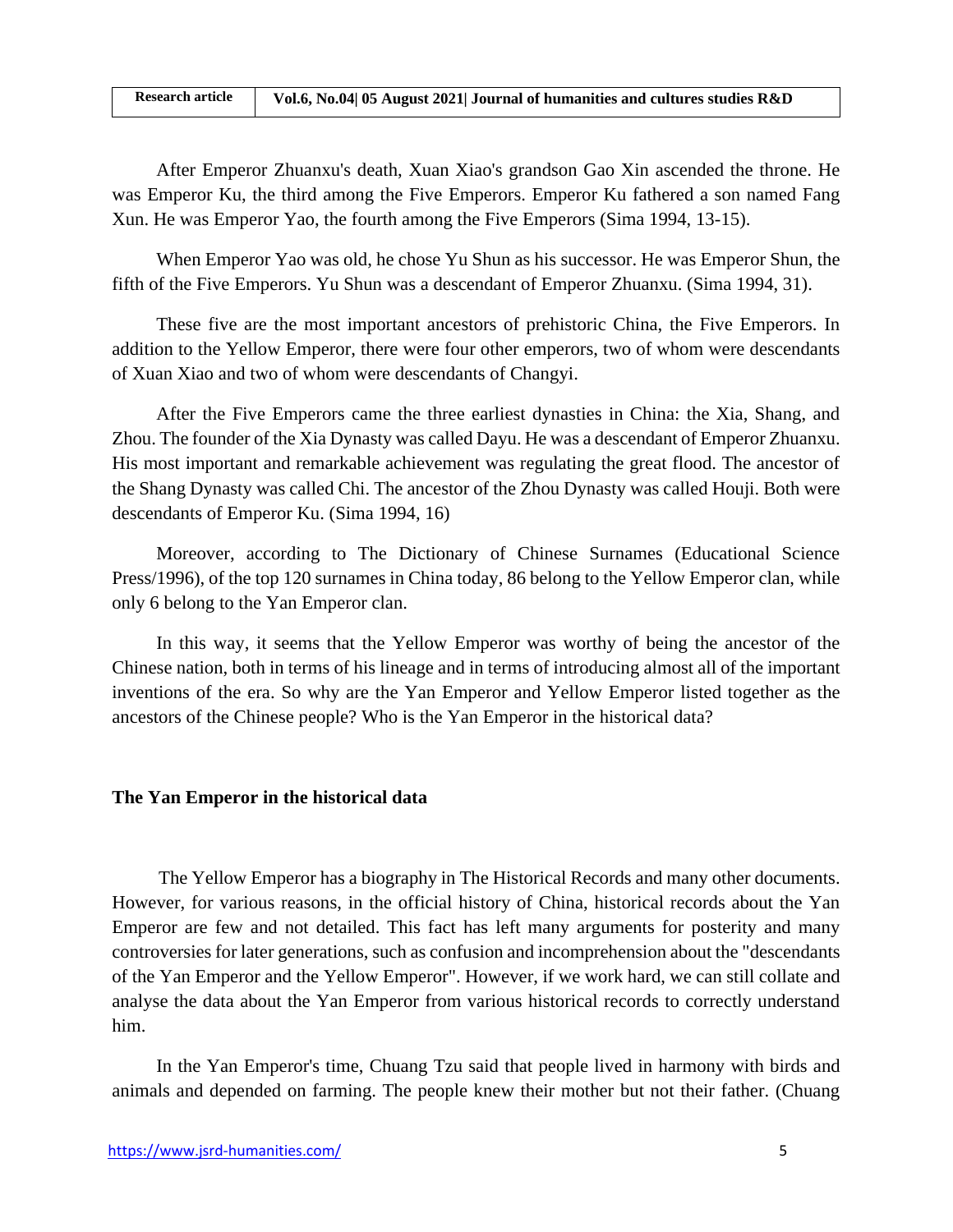| <b>Research article</b> | Vol.6, No.04  05 August 2021  Journal of humanities and cultures studies R&D |
|-------------------------|------------------------------------------------------------------------------|

2009, 827). Shang Yang said, "in Shennong's time, people worked in the fields and lived together, while women performed textile work" (Shang 1986, 106). From these records, we can see that in the Yan Emperor period, there had been farming and textile, was in the stage of social development near civilization.

Shennong means the God of Agriculture in Chinese. The honorary title of the Yan Emperor was Shennong. Thus, it can be seen that the Yan Emperor invented agricultural technology and was a great agricultural inventor. There is much literature on this idea. According to Ban Gu (32- 92), "in ancient times, people mainly ate the meat of birds and animals. At the time of the Yan Emperor, there was not sufficient meat to eat. Therefore, the Yan Emperor invented growing food crops to solve the problem of hunger. The Yan Emperor taught people to use farm tools to reclaim farmland and grow food crops. The people were very happy and called the Yan Emperor Shennong (God of Agriculture)" (Ban 2012, 282). "The Yan Emperor invented tools for ploughing fields and weeding, etc., and taught the people how to use them" (Hu 2008, 791). "The Yan Emperor began to teach people to cultivate grain and eat it to prevent killing" (Liu 2016, 491).

The Yan Emperor also invented traditional Chinese medicine. Liu An (179 BC-122 BC) wrote, "The ancient people suffered from many diseases and poisons, so Shennong himself tasted the herbs and tasted the sweet and salty tastes of the springs of water so that the people would know which were good to eat and which were harmful. This practice was hazardous. The Yan Emperor once per day suffered from poisoning for many times" (Liu 1998, 1312). The Age of Kings has similar records. Shennong studied many types of plants and used them as Chinese medicine to treat many patients. "Shennong invented medicine and saved many people" (Song 2008, 356). There are also many documents about Shennong tasting all types of plants and inventing medicine. Almost all Chinese people today think of Shennong tasting hundreds of herbs when they mention the Yan Emperor. There is still a special memorial in Hubei called Shennongjia, a large mountain area full of mysterious and abundant plant resources, to commemorate this event.

The Yan Emperor invented music. Huan Tan (40 BC-32 AD) of the Han Dynasty wrote that Shennong also invented the seven-string Chinese zither. Shennong used the wood of the Chinese plane tree as the body of the seven-string Chinese zither (Huan 2017, 110). "Shennong created the seven-string Chinese zither" (Song 2008, 4). "Shennong's music works were called Support -- also called Xiamou" (Du 1988, 3589).

While the Yan Emperor invented agriculture, he also invented hemp and mulberry planting and silkworm rearing and textile and clothing. He even invented houses. "The Yan Emperor selected appropriate fields to plant mulberry and hemp according to the type of soil, and the agricultural mulberry industry arose. He led the people in building houses to live in and taught them how to spin and make clothes to wear" (Hu 2013, vol. 1).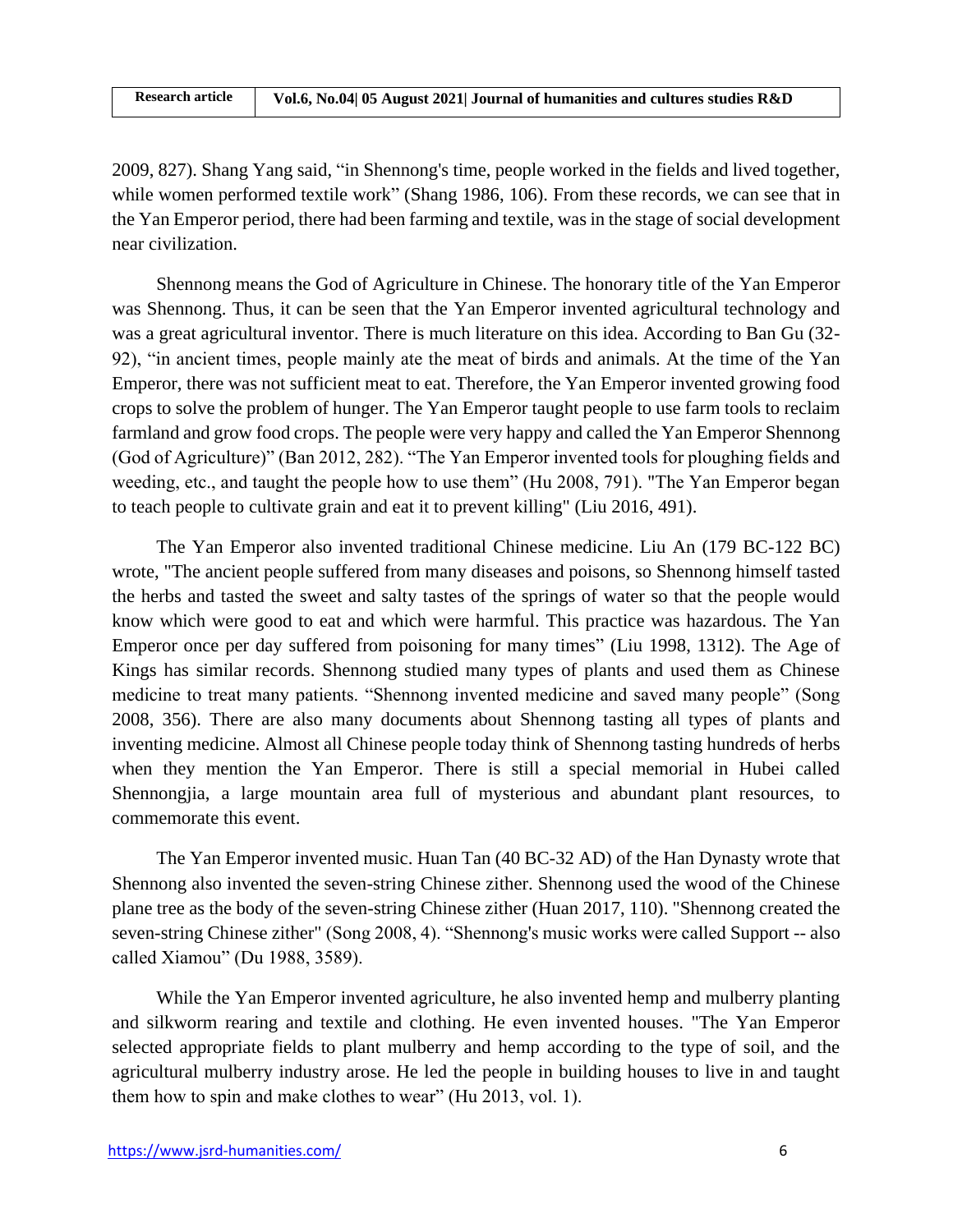The Yan Emperor invented weapons such as bows and arrows. Zhao Ye wrote, "In ancient times, the people were straightforward, and life was very hard. When people died, they wrapped them in thatch and left them in the open. To prevent dead from being eaten by wild animals, slingshots were invented to keep them away. On this basis, the Yan Emperor selected the appropriate wood to bend it into an arc, with a string to fix it. This was the invention of the bow. He whittled the branches into arrows" (Zhao 2019, 144).

The Yan Emperor was the founder of ancient Chinese cities. "The Yan Emperor pioneered the use of stone walls, with the outside of the river around them. From then on, the army could guard its people well" (Wang 2008, 241).

The Yan Emperor invented the market and commercial exchange. Cities make it safer and more convenient for people to exchange businesses. The Notes of Zhou Yi recorded, "Shennong taught people to take their goods from different places to the market and exchange them during the day and rest at night" (Wang 2011, 360).

#### **The relationship between the Yellow Emperor and the Yan Emperor in historical materials**

From the Yan Emperor's and the Yellow Emperor's respective inventions, their contributions to the people's lives and production of the era can be compared. However, given that 86 of the top 120 surnames in China come from the Yellow Emperor and only six from the Yan Emperor, it is difficult to see how the two can compete. If we consider the three wars between the Yan Emperor and the Yellow Emperor mentioned above and that the Yan Emperor was the loser, it would be unreasonable and illogical for the Yan Emperor and Yellow Emperor to be regarded as the first ancestors of the Chinese nation and the Yan Emperor to be ranked first.

There is another description of their relationship. Zuo Qiuming (502 BC-422 BC) wrote, "Once upon a time, Shaodian and Youqiao married and gave birth to the Yellow Emperor and the Yan Emperor. The Yellow Emperor grew up in the Jishui River basin, while the Yan Emperor grew up in the Jiangshui River basin. Thus, the Yellow Emperor was surnamed Ji; the Yan Emperor was surnamed, Jiang. They went down different paths. Because of their different aspirations and different morals, they ended up fighting each other" (Zuo 2202, 337). Today's Chinese work exists on the vague basis of these descriptions. We can see at present in the earliest historical record of the Yan Emperor and Yellow Emperor's birthplace. They were two closely related tribal leaders who originated in the Wei River basin in central Shaanxi Province. Later, the two tribes launched the war of Banquan; the Yellow Emperor defeated the Yan Emperor, and the two tribes gradually merged into the Chinese nation. The Yan Emperor and the Yellow Emperor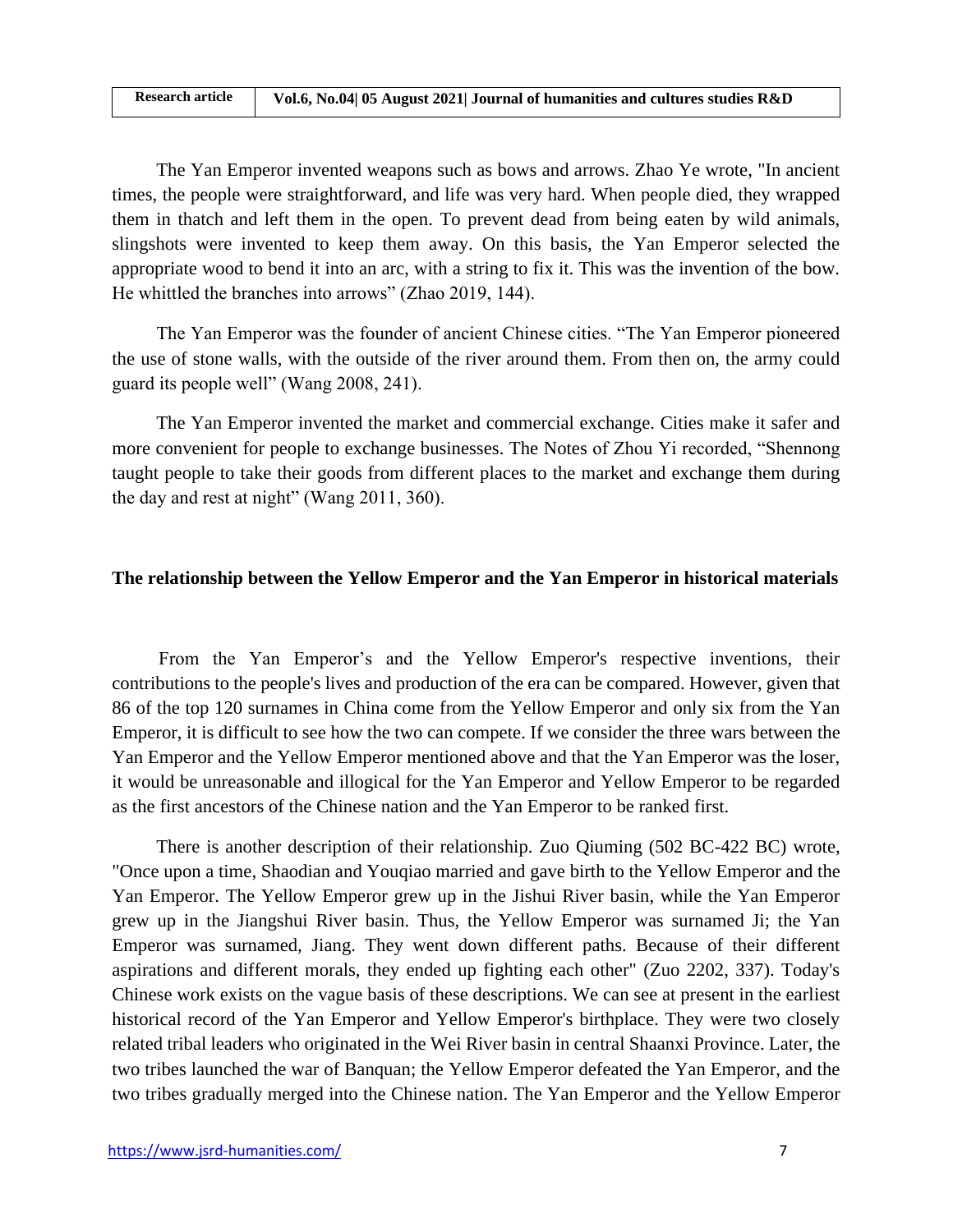| <b>Research article</b> | Vol.6, No.04  05 August 2021  Journal of humanities and cultures studies R&D |
|-------------------------|------------------------------------------------------------------------------|

are also the ancestors of Chinese culture and technology. According to legend, their followers and their descendants introduced almost all of the important inventions of ancient times (baike.sogou.com/v... - 2020-7-15).

The prevailing narrative in China is much the same. Xu Guangchun, head of the research department of the semi-official Chinese Yanhuang (the Yan Emperor and the Yellow Emperor) Culture Research Association and former vice-minister of the Publicity Department of China, described this fact in his lecture entitled "Leading cadres study Chinese culture": "As early as five thousand years ago, China's ancient times were a time of numerous tribes. The Yan Emperor and the Yellow Emperor tribes were the most powerful tribes in the Central Plains. After the war between the Yan Emperor and the Yellow Emperor, they shook hands and made peace and formed an alliance with the Yellow Emperor as its leader. This alliance laid the foundation for the formation of the Chinese nation and created the conditions for forming the integrated multinational structure. The Yan Emperor and the Yellow Emperor have become the recognized ancestors of the Chinese people" (Xu 2018-07-21).

This view is the prevailing one today. It is difficult to "muddle through" because it still cannot solve the contradictions and questions that we raised earlier. Their contributions to inventions were about the same. Their contributions to surnames (reflecting the population of the Chinese nation) were very different, and the result of their war was that the Yan Emperor was the loser. It seems absurd to call the Yan Emperor the ancestor of the Chinese nation. Combined with the above mainstream views, new questions are also raised. As "brothers", why did the Yan Emperor and the Yellow Emperor introduce repetitive and systematic inventions? IF the Yan Emperor and the Yellow Emperor originated in Shaanxi, why did they go to distant Hebei for a decisive battle? After the defeat, the Yan Emperor led the tribes to surrender to the Yellow Emperor (Lu and Gao 2014, 74). The Yan Emperor, as the loser, should have been in a weak position in the "alliance" formed after the war. How can he not only be the co-leader of the alliance but also be named number one? In short, it is difficult to explain the above problems according to the existing literature and mainstream discussion. This study attempts to unravel the mystery.

### **The Yan Emperor was the leader of the tribal alliance and the ancestor of humanity in the Yangtze River basin**

According to our research, the Yan Emperor and the Yellow Emperor are unlikely to have been brothers of the same origin. Nor is it likely that they both originated in Shaanxi.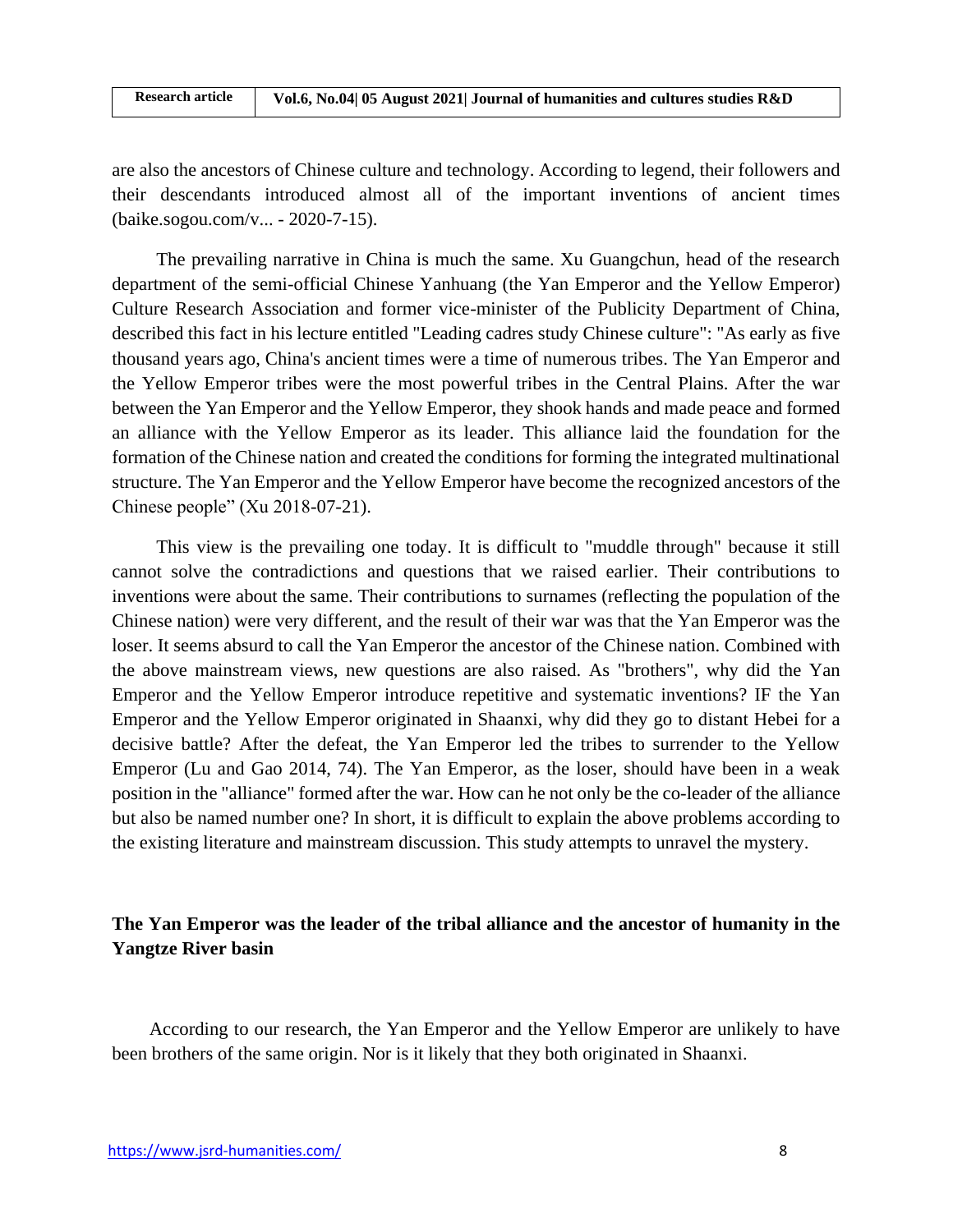Ban Gu said, "The character of the Yan Emperor is fire, so he is called the Yan Emperor. Yan as a Chinese character means raging fire. He taught people farming techniques, so he was also called Shennong" (Ban 2012, 1012). The Chinese theory of the Five Elements considers the south as fire. The Yan Emperor was the leader of the Yangtze River basin in southern China, so the fire was his characteristic. The Yan character in Chinese is the superposition of two fire characters, indicating the uniqueness and supremacy of the Yan Emperor. Ban Gu also said that the earth characterized the Yellow Emperor. An impressive feature of southern China is its heat. Heat is often associated with fire. Along the Yangtze River from west to east, three large cities called the three furnaces: Chongqing, Wuhan and Nanjing.

The Yan Emperor is also known as the Red Emperor. Not only is fire red, but large areas of land in southern China are also red. Because the soil contains iron and aluminum and other substances, the soil is called red earth. Red land is widely distributed in south China, covering many provinces. For this reason, the Yan Emperor was also called the Red Emperor. However, the Yellow Emperor originated in Shaanxi Province. He mainly lived in the middle reaches of the Yellow River to the Wei River basin, which was famous for its yellow land and later extended to the lower reaches of the Yellow River. Together with the above data, it can be seen that he was the leader of the tribal alliance in the Yellow River basin. Therefore, the characteristics of the Yan Emperor were hot and red, while the characteristics of the Yellow Emperor were yellow and earth.

Where was the final destination of the Yan Emperor? That is, where is the Yan Emperor's tomb? By convention, the heads of state or tribal confederations were buried in the heart of their territories, often near the capital. Numerous historical records have only one place, that is, the " Tea town, tail of Changsha City", namely the Yan Emperor mausoleum in Yanling County, Zhuzhou City, Hunan Province. The Yan Emperor mausoleum was first seen in the historical records recorded in The History of Emperors and Kings written by Huangfu Mi during the Jin Dynasty: the Yan Emperor died 120 years after his reign and was buried in Changsha (Liu 2014, 250-255). In 1994, the State Council of the People's Republic of China approved the renomination of Lingxian County (County of the Mausoleum) in Hunan Province as Yanling County (County of the Yan Emperor Mausoleum). Hu Yaobang, the former general secretary of the Communist Party of China, quoted above, also clearly believes that Yan Emperor was buried in Yanling County. In prehistoric times, when the Yan Emperor lived, the range of people's activities was minimal. It is unlikely that he was a Shaanxi native but crossed the Yangtze River, lived mainly in the south, and died in Hunan. The Yangtze River is a natural boundary. Today, the Yan Emperor Mausoleum ceremony, located in Yanling County in Changsha, has been included in China's first batch of national intangible cultural heritage lists.

In summary, it is almost certain that the Yan Emperor was the symbolic human ancestor of southern China (Yangtze River basin). Correspondingly, the Yellow Emperor was the symbolic human ancestor of the northern system (Yellow River basin). It seems that they are the common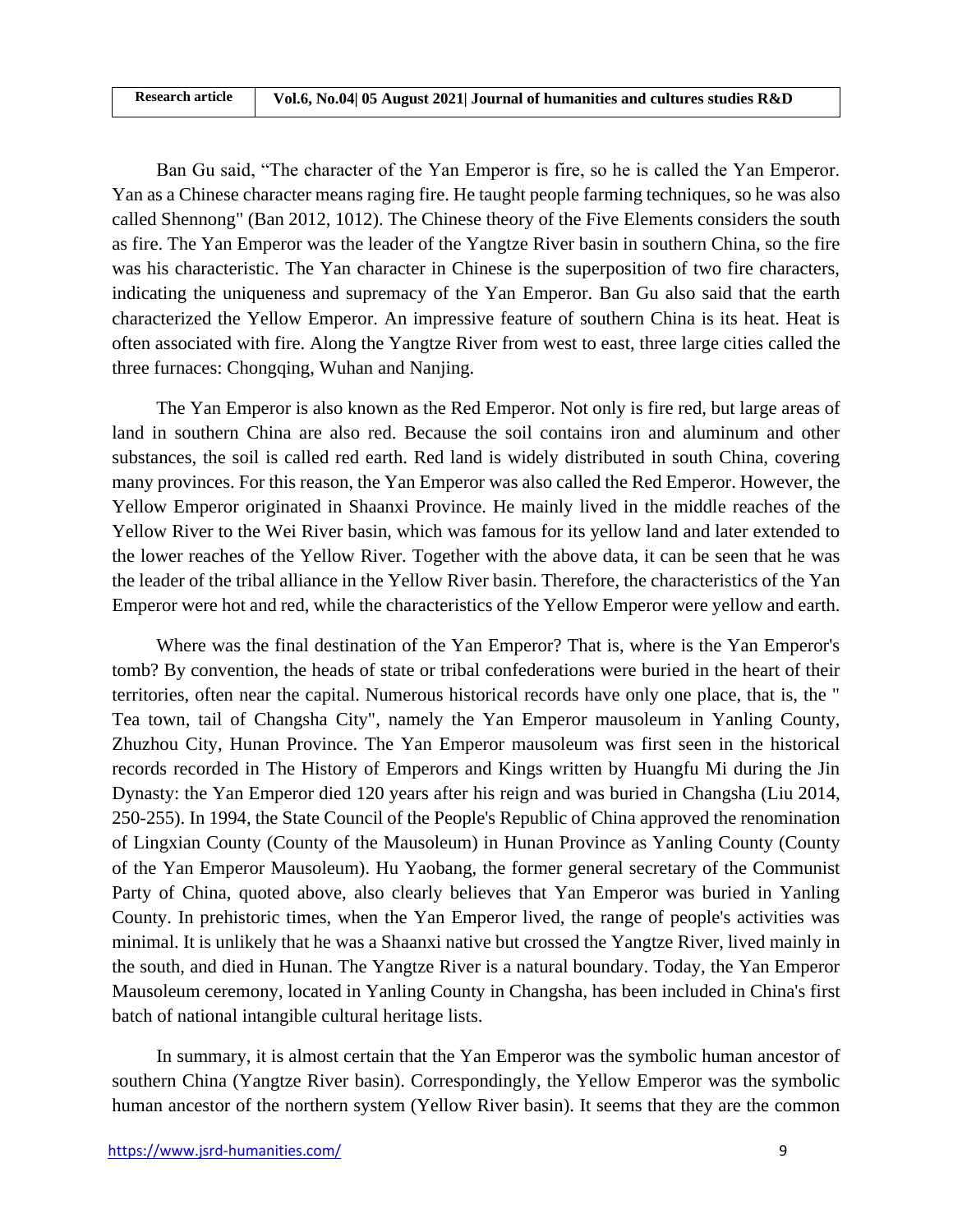cultural ancestors of the Chinese nation who can stand on equal footing. However, according to what was noted above, the Yellow Emperor and his descendants had an absolute advantage, and the literature was also very rich. In contrast, there is no systematic record of the Yan Emperor, such as a biography, and even the information involved is scarce and fragmentary. The descendants of the Yan Emperor have only 6 surnames among the 120 most popular surnames. One of the most critical factors for the significant asymmetry between the two is the influence and function of Chinese characters.

### **The role of Chinese characters in shaping the paradox of "descendants of the Yan Emperor and the Yellow Emperor"**

According to the previous introduction, the Yan Emperor and his group and the Yellow Emperor and his group invented everything that people needed to survive in that era, from farming techniques to medicine, housing and even music. They seem to have been almost completely parallel system inventions. However, there is a key fundamental difference; that is, the Yellow Emperor group invented writing, while the Yan Emperor group did not.

Sima Qian believed that the history and chronology of the vassal states before the Shang Dynasty were not clear, while that of the Zhou Dynasty afterward was clear. (Sima 1994, 487) The Japanese scholar Takao Hirase agreed with Sima, pointing out in A History of China 02 published by Kodansha that China's history has a distinct era and an unclear era. The key to clarity and ambiguity, he argues, is whether there are Chinese characters. Chinese characters were first invented and used by the Shang Dynasty in the Yellow River basin, namely the so-called oracle bone inscriptions and the bronze inscriptions of the Shang Dynasty. Later, the Zhou Dynasty had written, and bronze vessels with inscriptions were given to various vassal states. None of the other nations could carve words into bronze alone. (Takao 2012, 32-33) He said that there were no records to pass down where there were Chinese characters, there were records, but where there were no characters, there were no records. Indeed, we can see that many important archaeological sites along the Yangtze River have no written materials. From Sanxingdui in Sichuan Province to many "urban sites" in the Jianghan Basin (Hubei) to the Liangzhu site in Zhejiang Province, no written materials have been found. It can be seen that, in the development process of the Yangtze River and the Yellow River, the Yellow River basin was the winner in the competition of who entered "civilization" first.

Before writing, the history of the tribes had to be passed on by word of mouth, which was inevitably distorted and contradictory, and history often became legend. Therefore, early figures such as the Yan Emperor, the Yellow Emperor and other famous ancestors discussed here are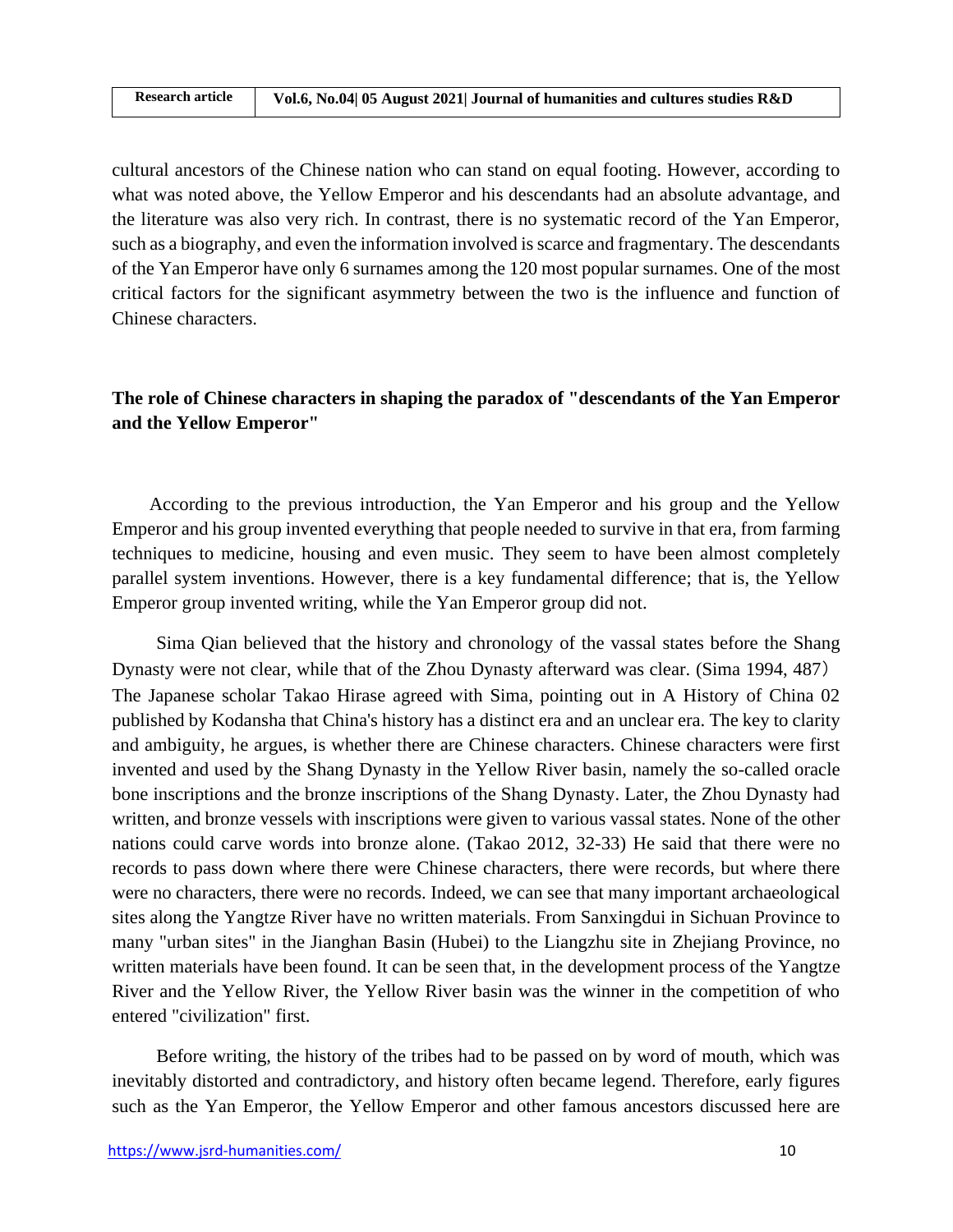| <b>Research article</b> | Vol.6, No.04  05 August 2021  Journal of humanities and cultures studies R&D |
|-------------------------|------------------------------------------------------------------------------|

hardly accurate historical figures. They are essentially condensed, symbolic ancestors, but they are indeed projections of history. For the sake of discussion, we still treat them as concrete characters.

The Shang and Zhou dynasties mastered the use of writing, and they were also the rulers of the Yellow River basin, especially the Central Plains, in Chinese history. They had a monopolistic right to speak about history. There exists a grand centralism mentality in the research on Chinese history, which is embodied as the "Loess Zone myth" and "Central Plains doctrine" in the discussion of the origins of civilization. During the Zhou, Qin and Han dynasties, the key period for the formation of down-handed documents, the political centre of China was always located in Guanzhong, Zhengzhou and Luoyang. This geographical ideology is also projected in the literature handed down from the Pre-Qin and Han dynasties. The central plains are the centre of the world, whether it is the current events in these documents or the spatial concepts expressed in the interpretation of ancient myths (Guo 2013, 3 of preamble). Therefore, the Yan Emperor, the first ancestor in the Yangtze River basin, will inevitably be belittled and diluted, there is no biography in the most important historical books. A few lesser Yangtze River ancestors were incorporated into the system led by the Yellow Emperor. In this process, the Zhou Dynasty played a decisive role.

## **The decisive role played by the Zhou Dynasty in the formation of the paradox of "descendants of the Yan Emperor and the Yellow Emperor".**

In her book Xia, Shang and Zhou Dynasties: From Myth to Historical Fact, Professor Guo Jingyun says that, although Chinese characters have a long history, it was not until the late Western Zhou Dynasty that Chinese civilization reached the historical stage of "knowing oneself". Before then, there were only oral stories. Only in the late Western Zhou Dynasty did records begin to form historical documents. In this process, it is inevitable to compile the "history" passed on by word of mouth from the perspective of the Zhou Dynasty into a "history" centered on the Zhou Dynasty. The early historical myths in Chinese literature also have obvious traces of northern ethnic groups snatching and plagiarizing the history of southern myths. The Five Emperors and even the ancestors of the three earliest Xia, Shang and Zhou dynasties, described by Sima Qian in The Historical Records, all originated from the Yellow Emperor, which is the most important embodiment and model. Even the Yellow Emperor's surname was invented to be the same as that of the Zhou royal family. In this way, the orthodox position of the Zhou Dynasty was strengthened and emphasized. Many scholars, especially foreign scholars, have doubts about this point. Miyamoto said, "In many cases, it is likely that the consanguinity of those ancestors was invented by politicians to maintain authority" (Miyamoto 2012, 19).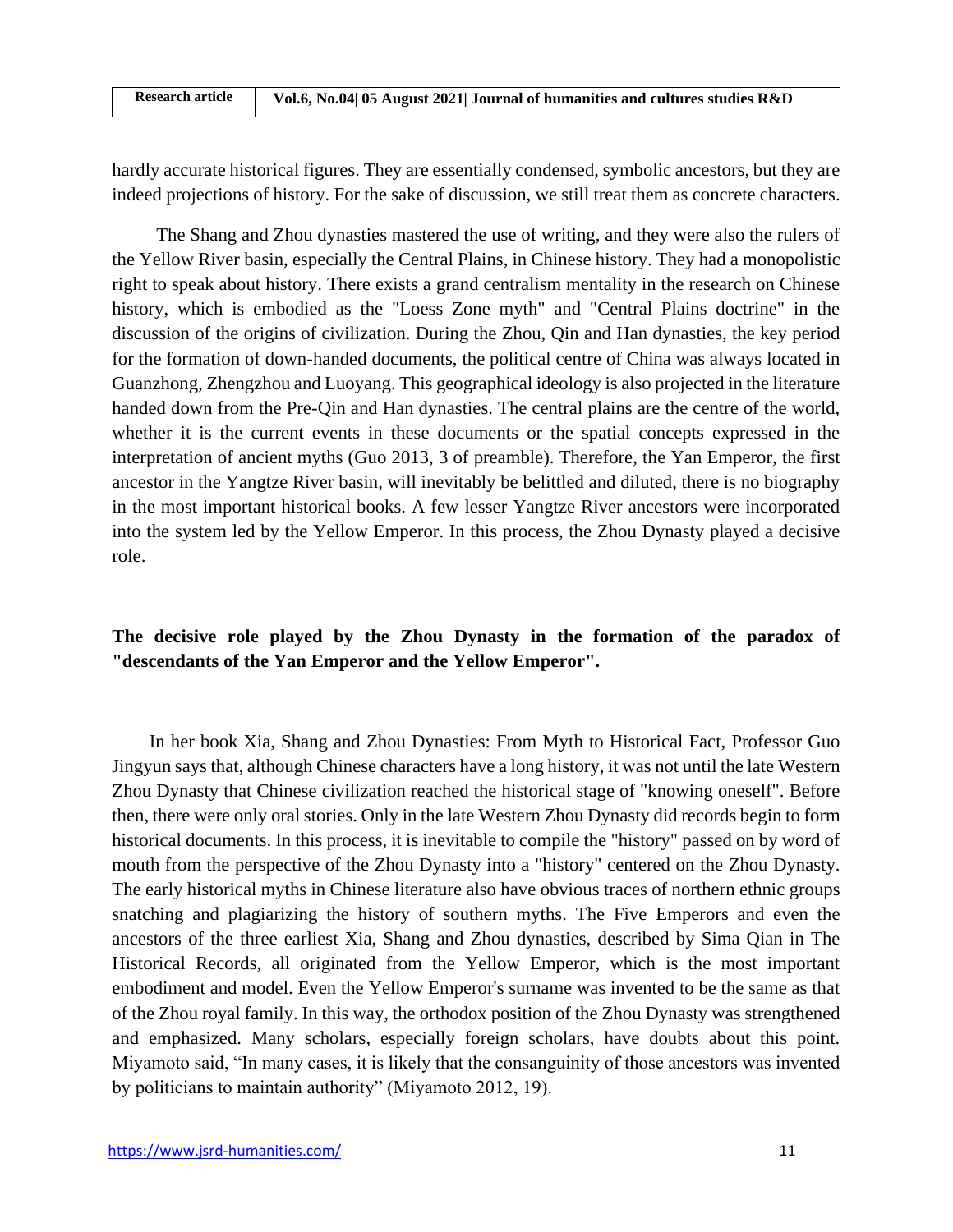Sima Qian's scholarly attitude was serious. He faithfully collected "historical information" about these ancestors. However, he was also confused and found many contradictions and perplexities. Sima Qian said that many scholars had told stories about the Five Emperors, but the time of the Five Emperors was a long time ago. The Book of History recorded only the historical facts after Emperor Yao. For the various stories about the Yellow Emperor, the text is sparse, contradictory and unreliable. It is difficult to interpret clearly. I have been to many places, east, west, and north, across the Yangtze River to the south. The older men from all over the country often talked about the deeds of the Yellow Emperor, Yao and Shun, whom they had heard of, respectively, and their customs and teachings were different (Sima 1994, 46).

# **Discussion and research on the historical meaning behind the appellation of "Descendants of the Yan Emperor and the Yellow Emperor"**

Above, we have discussed the paradox of the history that preceded the invention and use of writing and the systematic "adaptation" of Chinese history by the Zhou Dynasty, which had a monopoly on writing. Now, we should carefully consider the influence of these two aspects on the discussion and textual research of the real historical meaning behind the appellation of "Descendants of the Yan Emperor and the Yellow Emperor".

According to The Historical Records, the Five Emperors and ancestors of the Xia, Shang and Zhou Dynasties could be divided into two lineages, which were placed under the names of the two sons of the Yellow Emperor. Can we assume that this scheme is a Sima Qian cipher? Let us take a closer look. Of the Five Emperors, the first was the Yellow Emperor. The next line was Emperor Zhuanxu. Sima Qian wrote that the second son of the Yellow Emperor was named Changyi. He was given the title of vassal and lived in the Ruoshui region. As with the name of the place, even today one can find nine Ruoshui counties, all located in the south of China in the Yangtze River basin. Changyi married the daughter of Shushan and fathered Gaoyang. After the death of the Yellow Emperor, Gaoyang, the son of Changyi, assumed the throne and was called Emperor Zhuanxu.

According to the preceding accounts about Zhuanxu, whose father Changyi lived in Ruoshui, it is clear that Zhuanxu belonged to a southern group. Another important piece of convincing evidence is the description of the ancestor's origin by Qu Yuan (340 BC-278 BC), a famous politician, scholar and poet of Chu. Qu Yuan was a royal of the State of Chu. He was proud of his birth and said he was a "descendant of Emperor Gaoyang" (Hong 1983, 3). Guo Jingyun said that Qu Yuan's Li Sao and Some Questions about Heaven and Earth recorded social life from creating the universe to his own time. He wrote beautifully in his way, highlighting the sacred history of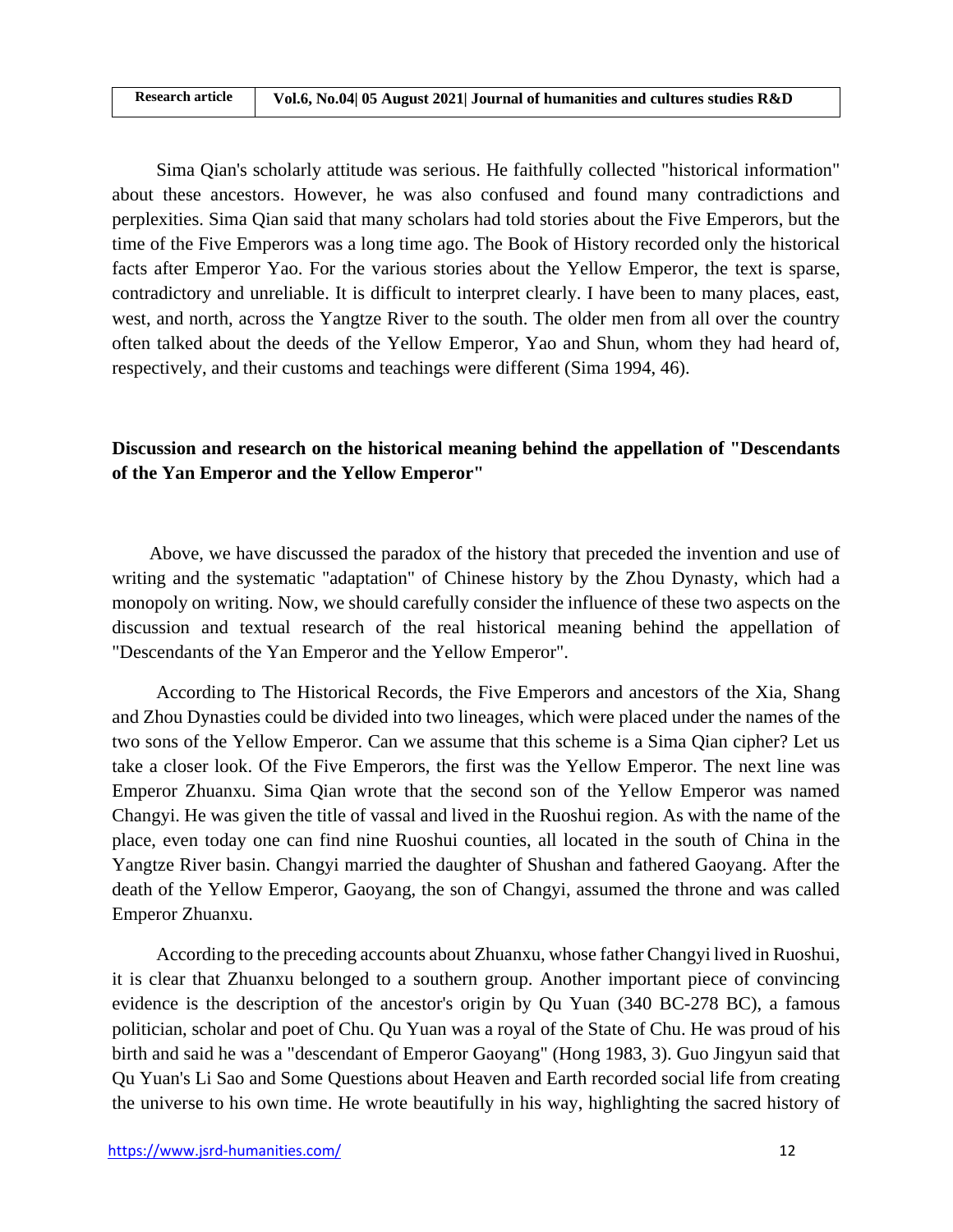his country and lamenting its decline at the time. Qu Yuan described the State of Chu as having a complete thread from the beginning of creation, but we do not see such a complete thread in the history of the other states handed down. (Guo 2013, 102) The Chu was a representative power in the Yangtze River basin, and its early active areas were mainly Hubei, Henan, Hunan and Anhui provinces. Chu's western neighbour was mainly Ba and Shu -- today's Chongqing and Sichuan, respectively, while its eastern neighbours were Wu and Yue, today's Jiangsu and Zhejiang. The State of Chu once extended its influence to Ba and Shu, as confirmed by some recent archaeology in Sichuan and Chongqing. The State of Chu later annexed Wu and Yue during the Warring States Period. When the Chu was strong, it had a population of 5 million and a territory of 1.5 million square kilometers: from Dabashan Mountain, Wushan Mountain and Wuling Mountain in the west to the sea in the east and from Nanling Mountain in the south to the present-day central Henan, northern Anhui and Jiangsu, southeastern Shaanxi and southwestern Shandong, all of which were the territory of Chu. Therefore, Chu can be regarded as a representative of the Yangtze River basin and even southern China.

Ancestor worship in the State of Chu was of Zhurong, the god of fire. Zhurong was Zhuanxu's grandson (Guo 2011, 681), which supports the Yan Emperor (Red Emperor) being the ancestral symbol of the Yangtze River basin, ethnic groups. Until modern times, China still had the theory of "three furnaces", namely Chongqing, Wuhan and Nanjing along the Yangtze River. Compared with the Yellow River basin in the north, heat is a characteristic of the south. As a representative of the southern states, Chu was slightly weaker than the northern dynasties (the Yellow River basin) Shang and Zhou. Still, it tended to maintain a balance in surface obedience and confrontation. Guo Jingyun said that, although the history of Chu before the Western Zhou Dynasty is not clear in handed down documents, it can still be seen from the oracle bone scripts that the State of Chu existed in the Wuding Era of the Shang Dynasty. In the poem Ode to Shang, Yin Wu said, "The State of Chu, in the middle of nowhere, has long lived in southern China". "Our king was brave and mighty. He led a great army to crusade against the State of Chu. Our troops went deep into the area and captured many soldiers of the State of Chu" (Zhou 2010, 517). This passage is a description of the confrontation between Chu and the Shang Dynasty. It seemed that the Shang Dynasty was victorious, and it was very pleased with itself. Of course, it also reflects the strength of the State of Chu. Otherwise, it is not worth declaring victory.

Zhou and Chu were almost always in a dynamic balance between war and peace. When King Wu of Zhou launched his crusade against the Shang Dynasty, he invited the State of Chu to send troops with him. However, after the victory, King Wu of Zhou conferred many different vassal states, but there was no the State of Chu. It was several decades before the Zhou Dynasty reluctantly granted the State of Chu a viscount. This fact shows the exclusion and opposition between Zhou and Chu. By the fourth king of the Zhou Dynasty, King Zhao, the conflict had intensified to a violent fight. According to the Bamboo Calendar, King Zhao of Zhou undertook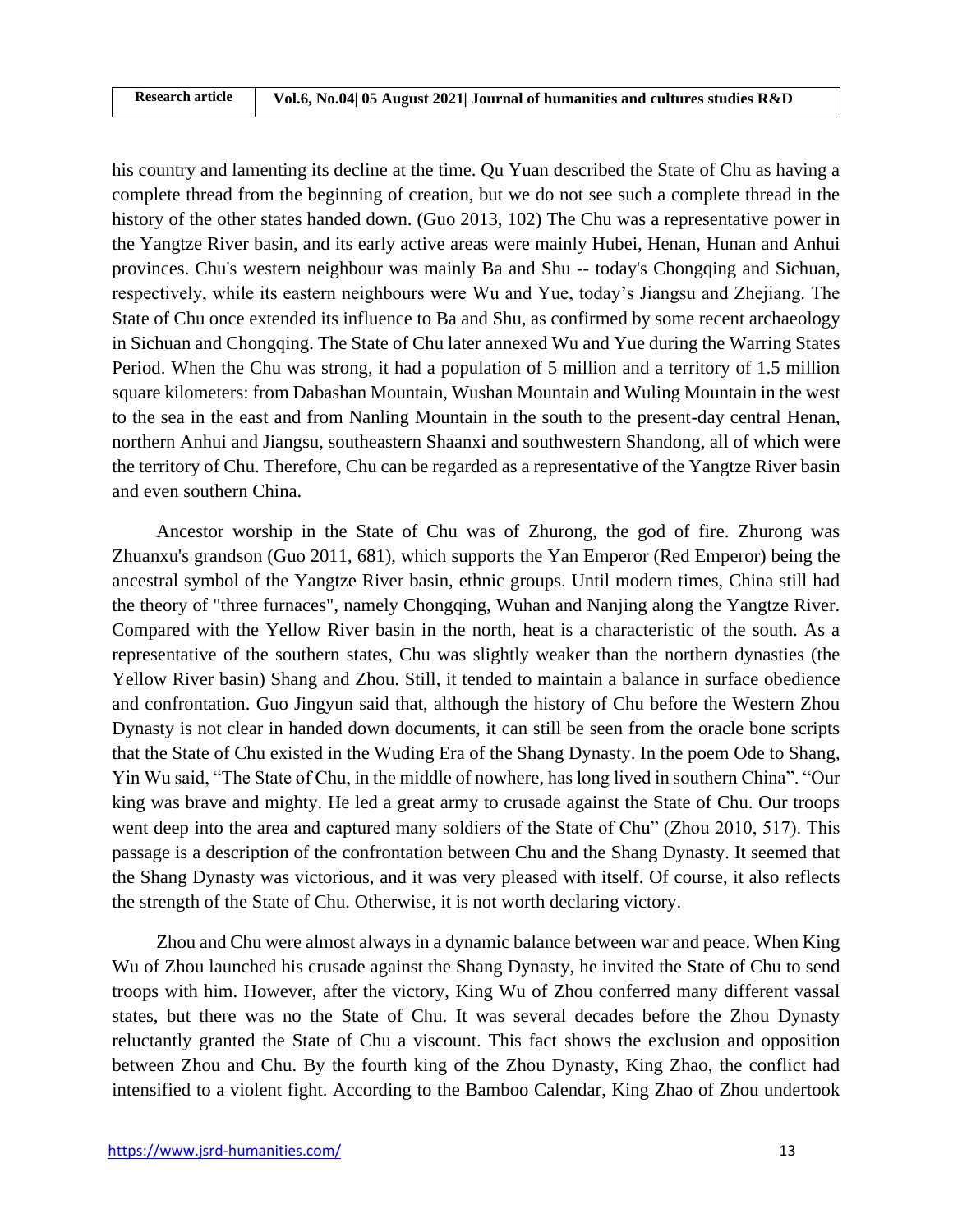| <b>Research article</b> | Vol.6, No.04  05 August 2021  Journal of humanities and cultures studies R&D |
|-------------------------|------------------------------------------------------------------------------|

three expeditions to the south. For the first time, King Zhao of Zhou "waged a campaign against the State of Chu, encountering wind and dust storms and many wild beasts". "The second time they encountered bad weather and were destroyed". The third time, "King Zhao marched south to Jing Chu and died in the Han River" (Hao 2010, 3887-3889). This also led to the decline of the Zhou Dynasty from prosperity.

The enmity between Zhou and Chu grew. Later, the State of Chu proclaimed itself king to challenge the order and authority that only the Zhou dynasty could be king. During the reign of King Yi of the Zhou Dynasty, Xiong Qu, king of the State of Chu, proclaimed publicly that he was a barbarian southerner and had nothing to do with the people of the Central Plains of the North (Sima 1994, 1692). The Zhou Dynasty could not help it. According to Zuo Qiuming's Notes on Spring and Autumn, the first of the five hegemons in the Spring and Autumn Period, Duke Huan of the State of Qi, led various vassal states to crusade against Chu in 679 BC. The emissary of Chu asked, "Your majesty is in the North Sea, and my majesty is in the South Sea. It does not matter at all. So why are you invading our land?" To show that this action was justified, the prime minister of the State of Qi, Guan Zhong, rebuked the emissaries of the State of Chu and said, "You did not pay the special thatch that you were supposed to pay. As a result, when the Zhou Dynasty offered sacrifices, it did not have anything to leach out the wine lees. We came to collect the tribute. King Zhao did not return from his southern tour. We have come to inquire into this matter". The emissary of Chu replied, "It is our sovereign's fault that he has not paid his tribute. How dare we not offer it? King Zhao did not return from his southern tour, so please go to the water's edge and ask him" (Hong 1987, 273-274). It seems that the State of Qi led many vassal states to crusade against the State of Chu, which was a little aggressive, but in essence, it was a bluff. Of course, it was mainly because Chu was sufficiently strong.

Subsequently, the State of Jin in the Yellow River basin and the State of Chu in the Yangtze River basin fought for hegemony for a long time, which was the main melody of the Spring and Autumn Period. Later, after the Warring States Period, the State of Qin destroyed the State of Chu and established the Qin Dynasty. After a short period of more than ten years, the people of Chu fulfilled their promise to "destroy Qin and return Chu". With the establishment of the powerful Han Dynasty, the long-standing north-south dispute between the Yangtze River basin and the Yellow River basin ended. The two basins were unified and integrated. Thus, we have today's Han (Chinese) nationality, Han (Chinese) culture, Han (Chinese) characters and Han (Chinese) language. Liu Bang (256 BC-195 BC) was the first emperor of the Han Dynasty, who led the Chu people to establish the Han Dynasty. He claimed to be the "son of the Red Emperor" (Sima 1994, 347) and confirmed his identity as a descendant of the Yan Emperor and Vulcan from the Yangtze River basin. This recognition is one of respect and pride for the ancestors and strengthening the legitimacy and cohesion of one's rule.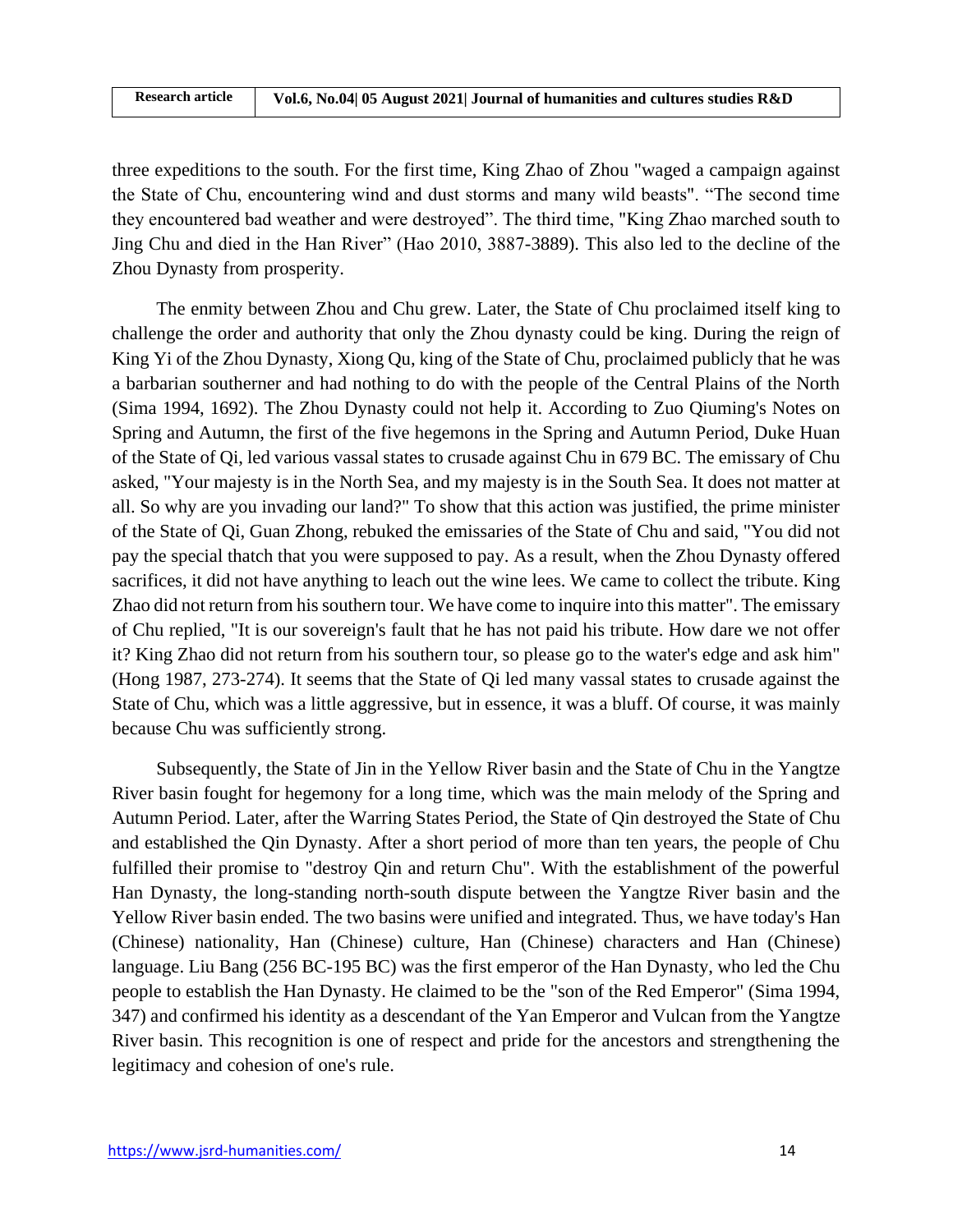The Chu people from the south had the right of speech; this time, the basis and background of the consideration were different from those of the Zhou people. The Zhou Dynasty ruled mainly the middle and lower reaches of the Yellow River -- the so-called Central Plains. Based on this background, history was written to strengthen the legitimacy of Zhou's rule: the Yellow Emperor with the same surname was made the first ancestor, excluding the Yan Emperor, and some other important figures were included in the Yellow Emperor line as descendants of the Yellow Emperor. The Chu people established the Han Dynasty, which greatly expanded its territory and became a great empire based on integrating the Yellow River and the Yangtze River basins. They had to describe and interpret "history" from their perspective to show that they were "winners". In contrast, to maintain the unification and stability of the Han Dynasty, they could not completely overturn the "history" centred on the Yellow River Basin. The best way to manage this issue was to place the Yan Emperor and the Yellow Emperor together as humanity's ancestors. The great ancestor of the Chu people, the Yan Emperor, was the first leader of the new alliance to shape it. A similar example is that the State of Qin, which had been actively striving for the unification of the two basins, formally sacrificed to both the Yellow Emperor and the Yan Emperor for the first time. (Sima 1994, 1364)

At the end of the biography of the Five Emperors, Sima Qian lamented that the history since Yao has been relatively clear and reliable. In contrast, the previous historical records of the Yellow Emperor and others are difficult to explain and have little credibility. Both Shun and Dayu were later than Yao, and their historical data are highly reliable. According to The Historical Records, both Shun and Dayu belonged to the systems of Changyi and Zhuanxu; therefore, both were southerners in the area of the Yangtze River. Shun's father "sired Shun in Yaoxu, so his surname was Yao" (Sima 1994, 32). Where was Yaoxu, the birthplace of Shun? There are four, namely Puyang in Henan Province, Heze in Shandong Province, Yuyao in Zhejiang Province and Shangyu in Zhejiang Province. Two were in the Yellow River basin and two in Zhejiang Province. This paper has explained that early Chinese literature was compiled centring on the Zhou Dynasty and the Central Plains. Since Shun was the descendant of Zhuanxu and Changyi, it is reasonable that Shun was born in Zhejiang Province, south of the Yangtze River. Sima Qian recorded in The Historical Records an incident in which the stepmother of Shun gave birth to a son named Xiang. Xiang in Chinese means elephant. In China, elephants are only found in Yunnan and other southern regions. This fact is also strong evidence that Shun was from a southern region of China.

The tomb of Shun is at Jiuyi Mountain, Yongzhou City, Hunan Province. Yongzhou is the southernmost city in Hunan Province, bordering Guangxi Province. Elephant County was established by the First Emperor of the Qin Dynasty. Elephant County was in Guangxi and its surrounding areas. Sima Qian wrote, "In the thirty-ninth year of his reign, Shun died on his tour in Cangwu and was buried at Jiuyi Mountain in the South of China" (Sima 1994, 43). Qu Yuan said, "I want to go to court directly to the Yan Emperor, and I want to go south to Jiuyi Mountain"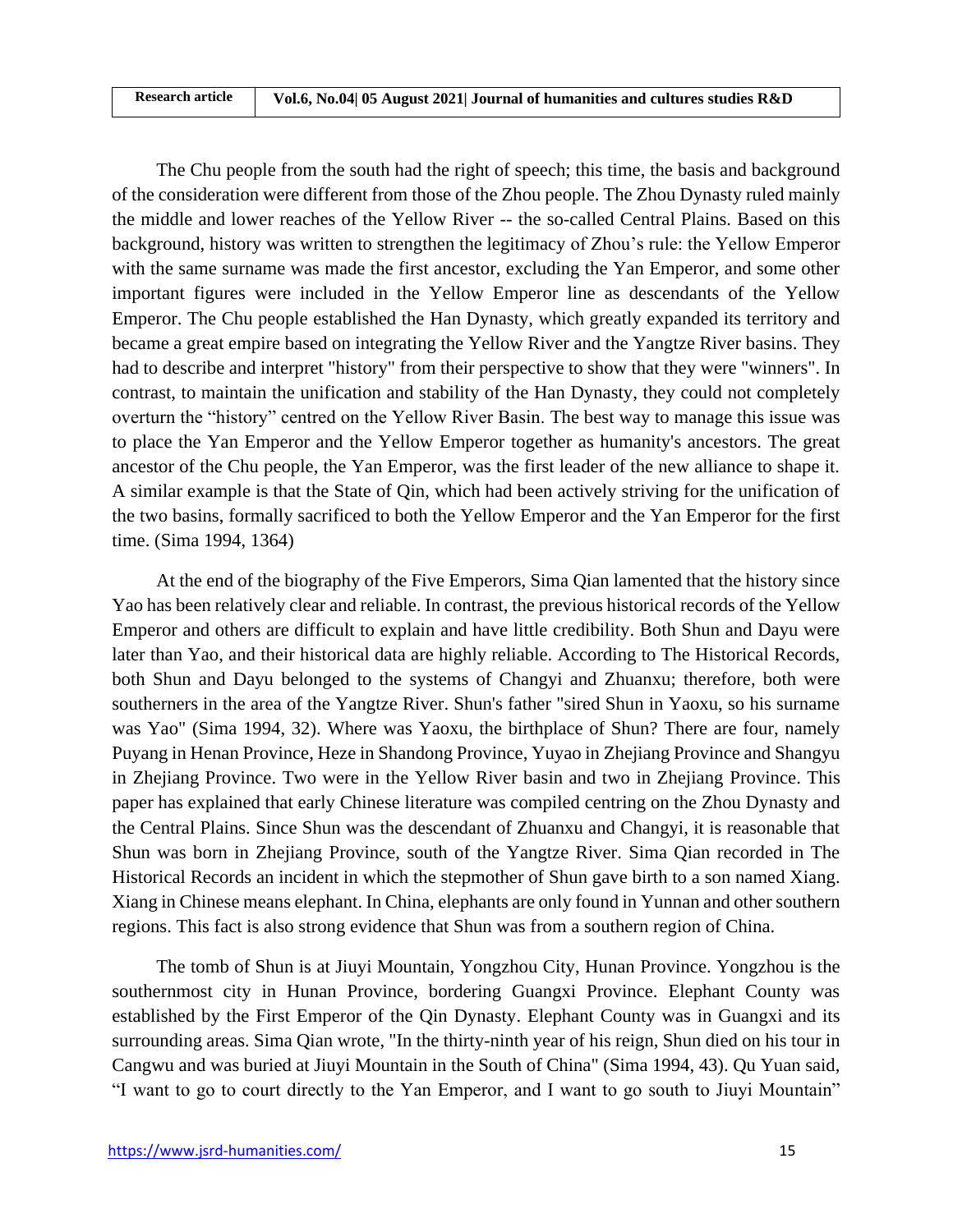(Hong 1983, 172). Qu Yuan wrote in his poem, "The beautiful goddess, the wife of Shun, came to the island in the water. When Shun's wife learned that Shun had died, her tears fell like sheets of torrents. They were shed on the bamboo of the mountains, forming beautiful markings, which were known in the world as 'spotted bamboo'". Former Chinese leader Mao Zedong wrote a poem to commemorate this event. "On Jiuyi Mount, a cloud fly, the fairy comes to the top of the hill by the wind. She was dressed in beautiful red clothes, and each bamboo branch was covered with a thousand sad tears". Sima Qian wrote in The Historical Records that the First Emperor of Qin sacrificed Emperor Shun in Jiuyi Mountain (Sima 1994, 260). This event is very important and of special significance. The state of Qin grew from the former home of Zhou in the middle reaches of the Yellow River. In the late Warring States Period, Qin destroyed other powerful states and established the Qin Dynasty. The First Emperor of Qin also did two special things. One was to order the "unified writing" of the whole country (Sima 1994, 239). He ordered that all historical documents not written by the State of Qin be burned (Sima 1994, 255). Considering the above factors, the First Emperor of Qin specifically went to worship Shun during his last tour of the country, so there must be sufficient reason to be sure that Shun was buried in Jiuyi Mountain.

Dayu is a great historical figure who made great contributions to the historical development of the Chinese nation. His great achievements lie in controlling floods, developing national production, and making people live and work in peace and happiness and ending the social organization form of tribal alliance in primitive China and creating the new social and political form of "nation". Dayu completed the establishment of the state, replaced the primitive society with a class system and the savage society with civilization, and promoted the evolution and development of Chinese imperial history.

Among the Warring States bamboo slips that the Shanghai Museum has rescued from the antique market in recent years is a book called The Rong Cheng Family, which documents flood control by Dayu. There is a line in the book that "Dayu laid out 500 li in the south of the Han River and 500 li in the north of the Han River". This passage means that the special focus of Dayu's flood control was the central area of the Han River basin, namely the headquarters of Chu State (Takao 2012, 183-185).

After the founding of the Xia Dynasty, Dayu held a grand assembly of governors at Tushan. This Tushan meeting is generally regarded as a landmark event in establishing the Xia Dynasty in China. The Tushan union is related to the formation of early Chinese states and is an important subject in exploring the origin of Chinese civilization. Therefore, where is Tushan? According to Notes on Zuo Zhuan of Spring and Autumn Period, there are two Tushans: 1. based on Geography, Tushan is Dangtu County, which is located in southeast Anhui Province, China, on the east bank of the Yangtze River; and 2. according to The Notes to the Water Classics, Tushan is the Kuaiji Mountains of Shanyin County, Zhejiang Province (Hong 1987, 859). Both Tushans are located in the lower reaches of the Yangtze River in the Jiangnan region.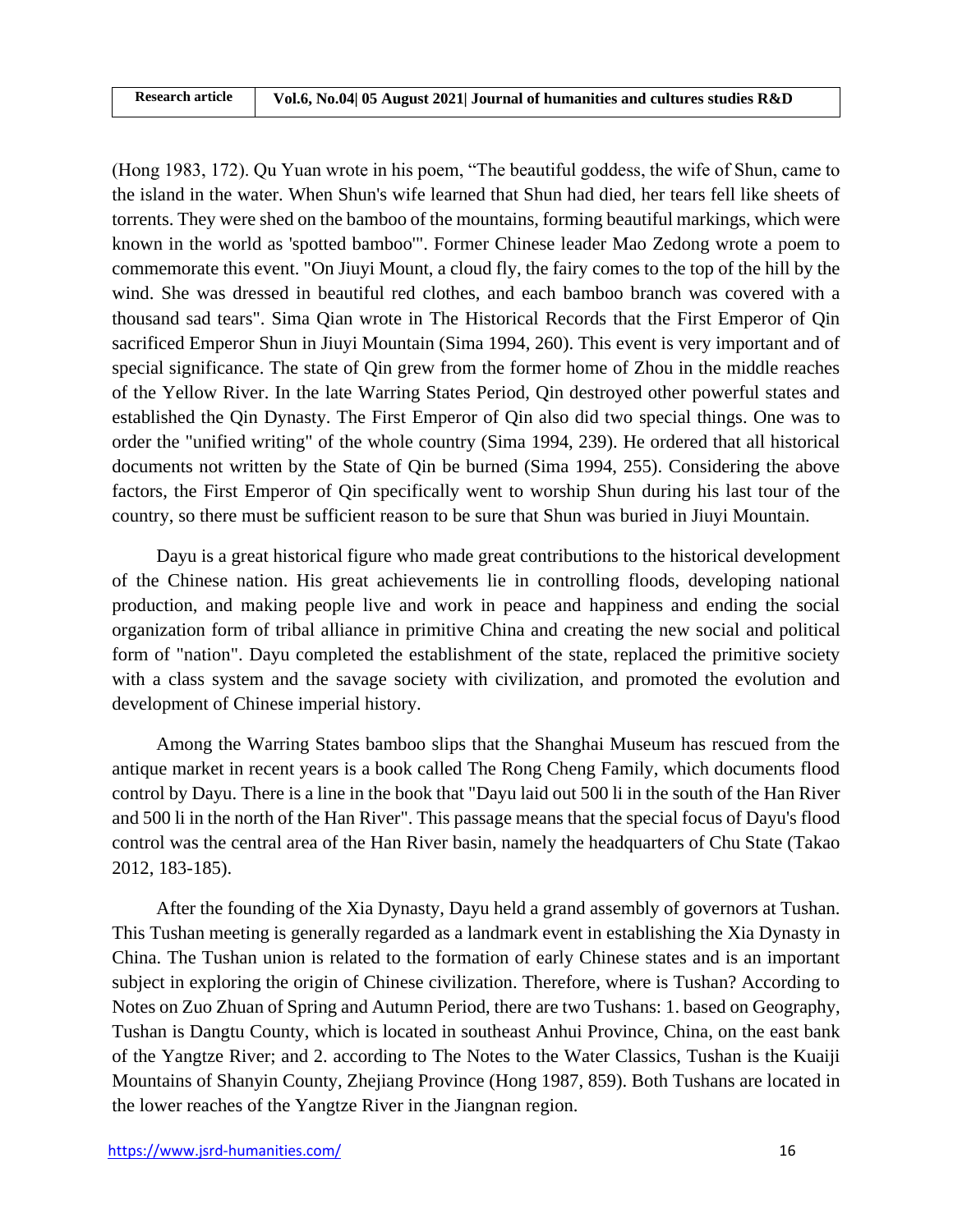| <b>Research article</b> | Vol.6, No.04  05 August 2021  Journal of humanities and cultures studies R&D |
|-------------------------|------------------------------------------------------------------------------|

According to The History of Wu and Yue States, Dayu's father was called Gun, and he was a descendant of Zhuanxu (Zhao 2019, 95).

Dayu's tomb is located in Yuling Village, Yuling Township, Yucheng District, Shaoxing City, Zhejiang Province. It is recorded in The History of Wu and Yue States that Dayu traveled worldwide, returned to Dayue (Shaoxing City), climbed Mount Mao, and met with various vassals. After his death, he was buried there (Zhao 2019, 100). Sima Qian said that, in the 37th year of the First Emperor of Qin, the Emperor came to Kuaiji, Zhejiang Province and sacrificed to Dayu (Sima 1994, 260). It is of special significance for the First Emperor of Qin's sacrificial offering to Shun and greatly enhances his reliability to be buried in Jiuyi Mountain of Hunan Province.

Similarly, the First Emperor of Qin also came to Kuaiji to offer sacrifices to Dayu, which is also very helpful to confirm the historical fact that Dayu was buried in Kuaiji. Qi, the son of Dayu, built a temple for Dayu on the top of Nanshan Mountain and offered sacrifices every year. Dayu's sixth-generation grandson was called Shaokang. After he inherited the throne, he worried that Dayu's descendants would break off, and no one would offer sacrifices to Dayu every year. Therefore, he allowed his youngest son to establish a state in Kuaiji, which was the beginning of the State of Yue (Zhao 2019, 101). Many years later, the State of Yue was defeated and annexed by the State of Chu.

Considering that Dayu's mausoleum site and the State of Yue in Zhejiang were his descendants' and the most important things in his life -- Tushan's meeting place and flood control -- were in the Yangtze River basin, we can say with certainty that Dayu was a man in the Yangtze River basin. A further inference is that Dayu likely lived mainly in the eastern part of the southern bank of the Yangtze River. It is even possible to deduce why the capitals and tombs of the Xia Dynasty have not yet been found. This is mainly due to the influence of the theory of central Plains was the core of early Chinese dynasties, the related researches and searches have been conducted in the Central Plains and the Yellow River basin. In discussing the problem, we must consider the people's productivity level and transportation capacity in the era of Dayu. "Moreover, the Xia and Shang dynasties were surrounded by dozens of neighbouring countries (Morris 2015, 127)". It is difficult to imagine that Dayu, born in south China, lived mainly in the eastern part of the southern bank of the Yangtze River, crossed the Yangtze River basin into the remote Yellow River basin to control floods and establish the Xia Dynasty, then returned to the south of the Yangtze River and was buried in the south after his death. Can we even guess that the Xia Dynasty founded by Dayu is likely mainly located within the territory of the State of Chu? the Yangtze River basin. Common sense tells us that it was the custom of royalty to be buried in the heart of their homelands or territories.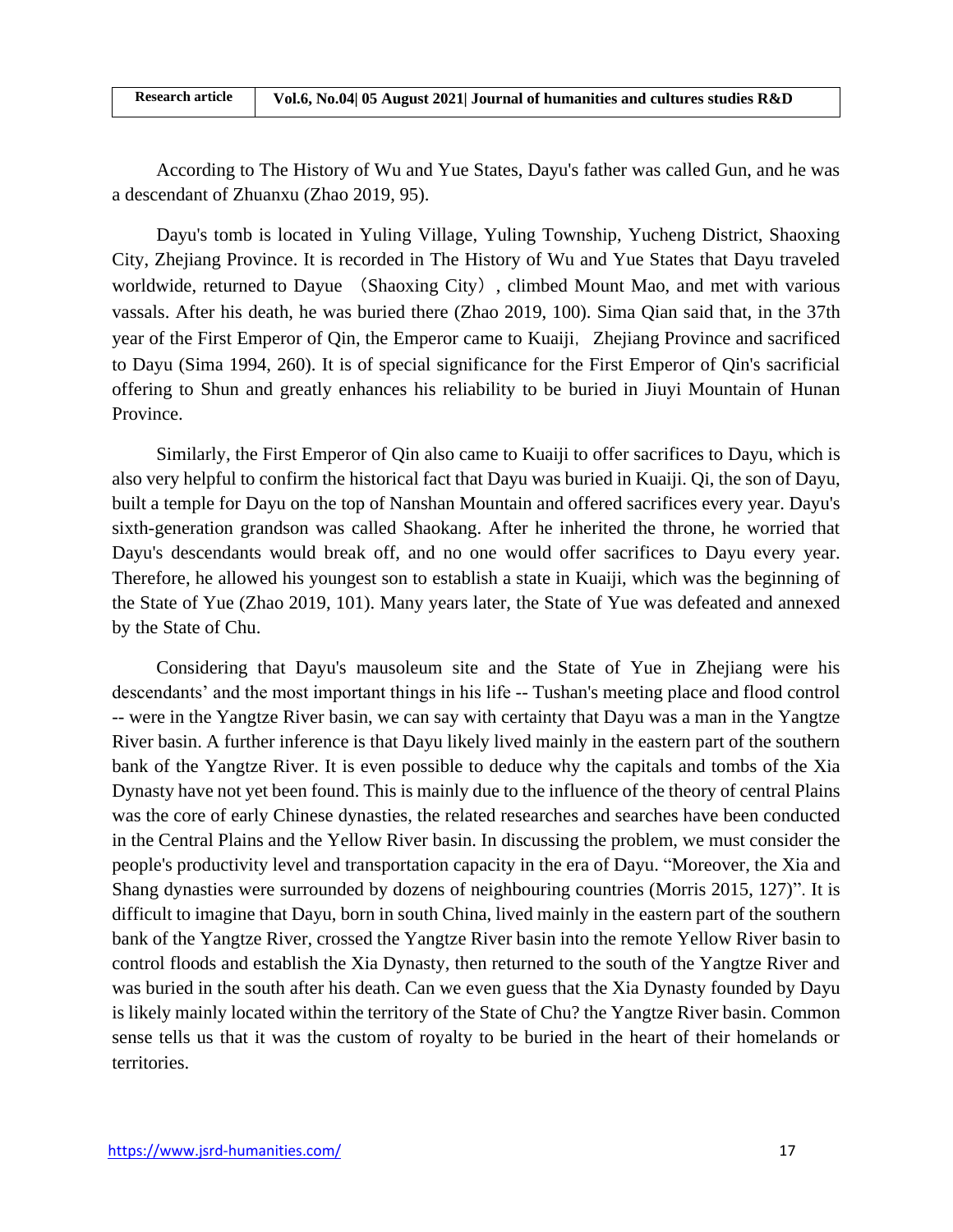#### **Conclusions**

Although China has a long history, it was not until the late Western Zhou Dynasty that Chinese writing reached a new stage: it was more convenient for recording history and society. At this time, Chinese civilization had reached the historical stage of "knowing oneself". Before then, there were only oral stories. Only in the late Western Zhou Dynasty did records begin to form historical documents. In this process, it is inevitable that "history" was compiled and passed on by word of mouth from the perspective of the Zhou Dynasty into a "history" centred on the Zhou Dynasty. The early historical myths in Chinese literature also have obvious traces of northern ethnic groups snatching and plagiarizing the history of southern myths. The Five Emperors and even Xia, Shang and Zhou, the three earliest Dynasties in China, described by Sima Qian in The Historical Records, all originated from the Yellow Emperor, which is the most important embodiment and model. Even the Yellow Emperor was made for sharing the surname Ji with the Zhou royal family, which was done to demonstrate the legitimacy of the Zhou Dynasty.

At the time, the world in the eyes of the Zhou Dynasty was the Yellow River basin with the central plains as the core. The Yellow Emperor, who was shaped as an emperor from yellow land, the common ancestor of the ethnic groups in the Yellow River basin, has become a totem or symbol. Wise and powerful, he invented almost everything that the people in the Yellow River basin should have had at their stage of development, such as farming techniques, traditional Chinese medicine, and even boats and carriages, houses and clothes, and music. In the Shang and Zhou dynasties, or even before, there was another "world" in the Yangtze River basin in the south, and they also had a great ancestor that served as a symbol -- the emperor of the fiery south or the Yan Emperor. He also invented almost everything that the tribe needed, such as farming techniques (Shennong), traditional Chinese medicine, textiles, clothing, bows and arrows, musical instruments, cities and commerce. However, compared with the Yellow Emperor, the Yan Emperor lacked a key invention, namely writing.

Benedetto Croce (1866-1952) famously said, "All history is contemporary history". Hu Shi (1891-1962), a famous Chinese scholar, once said, "History is a little girl who lets herself be dressed up". Therefore, when only the Zhou people in the Yellow River basin mastered writing to edit and modify history, the status and influence of the Yan Emperor were understandably "degraded" and "diluted". Considering the invention and function of writing and the monopolization of writing by the Zhou people, we should judge when we study and discuss Chinese ancestors, especially those in the Yangtze River basin. If the records of their births, their principal places of activity, and their burial places are recorded mainly in the south but sometimes also in the north, they are almost certainly southern.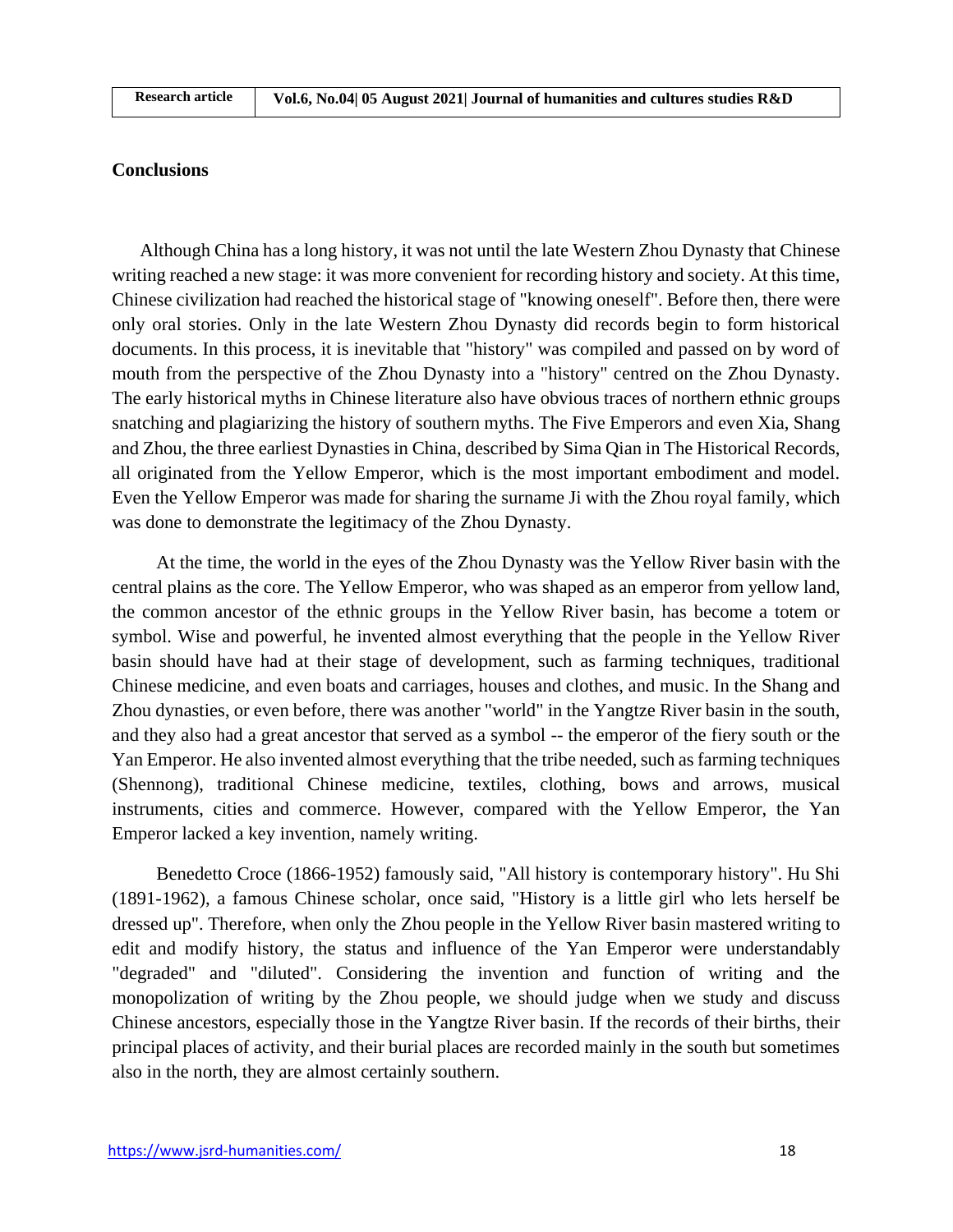Sima Qian faithfully collected historical data based on Zhou Dynasty documents and "recorded" that two sons of the Yellow Emperor, Xuan Xiao and Changyi, founded a clan. However, the true historical meaning of these two lines was unknown to Sima Qian. Based on our results, Zhuanxu, the son of Changyi, and later Shun and Dayu were people living along the Yangtze River in southern China. They were "stolen" by the people of the Zhou Dynasty, who knew about writing and placed them under the name of the Yellow Emperor's line. If these "stolen" southern characters were moved back under the name of the Yan Emperor, they could form the Yangtze River Basin group. This group is on a level with the Yellow Emperor's Yellow River Basin group, eliminating the "stolen" southerners. Accordingly, the imbalance in the proportion of the 120 surnames with the largest modern population from the Yellow Emperor and the Yan Emperor and even the serious imbalance of the Han population coming from the Yan Emperor and the Yellow Emperor has been solved. Those listed under the name of the Yellow Emperor must be divided into two parts, which belong to the two departments of the leaders of the Yan Emperor and the Yellow Emperor, respectively.

Moreover, according to the latest census of surnames in 2016, the top eight surnames are Li, Wang, Zhang, Liu, Chen, Yang, Zhao and Huang. Among the eight largest surnames, Li, Liu, Chen, Zhao and Huang were all descendants of Changyi and Zhuanxu from the Yangtze River basin. Of course, they belong to the Yan Emperor's line.

After a long struggle against the Zhou Dynasty in the Yellow River basin, the Chu people from the Yangtze River basin finally won and established the Han Dynasty based on the unity of the two basins. They knew what the matter was with the Yan Emperor and the Yellow Emperor. Their vision expanded from the confines of the Zhou People in the Yellow River basin to the Yangtze River basin and even further south. "Tianxia" or "the world" was larger, and the new concept of the Yan Emperor and the Yellow Emperor Alliance as a common ancestor was needed to unite the greatly expanded population of China. As the victors from the Yangtze River basin, the rulers of the Han Dynasty should not only correct the wrong history centered on the Yellow River basin but also take into account the situation of the new dynasty. Before the Han dynasty, the short-lived Qin Dynasty was founded by the Qin people from the Yellow River basin. Nearly 200 years before the unification of China, the Qin people officially held public ceremonies for both the Yellow Emperor and the Yan Emperor for the first time in Chinese history. This fact is similar to the Han Dynasty, which aimed to emphasize the unity of the two great basins and the whole of China and paid homage to the Yan Emperor and the Yellow Emperor. Later, after more than two thousand years, Chinese people gradually only "knew" and forget "why" that they are "descendants of the Yan Emperor and the Yellow Emperor".

The first three dynasties in China were Xia, Shang and Zhou. The Shang and Zhou dynasties have much archaeological evidence to prove their existence, and there are many documents and archaeological discoveries to help people study and understand these two dynasties. However, so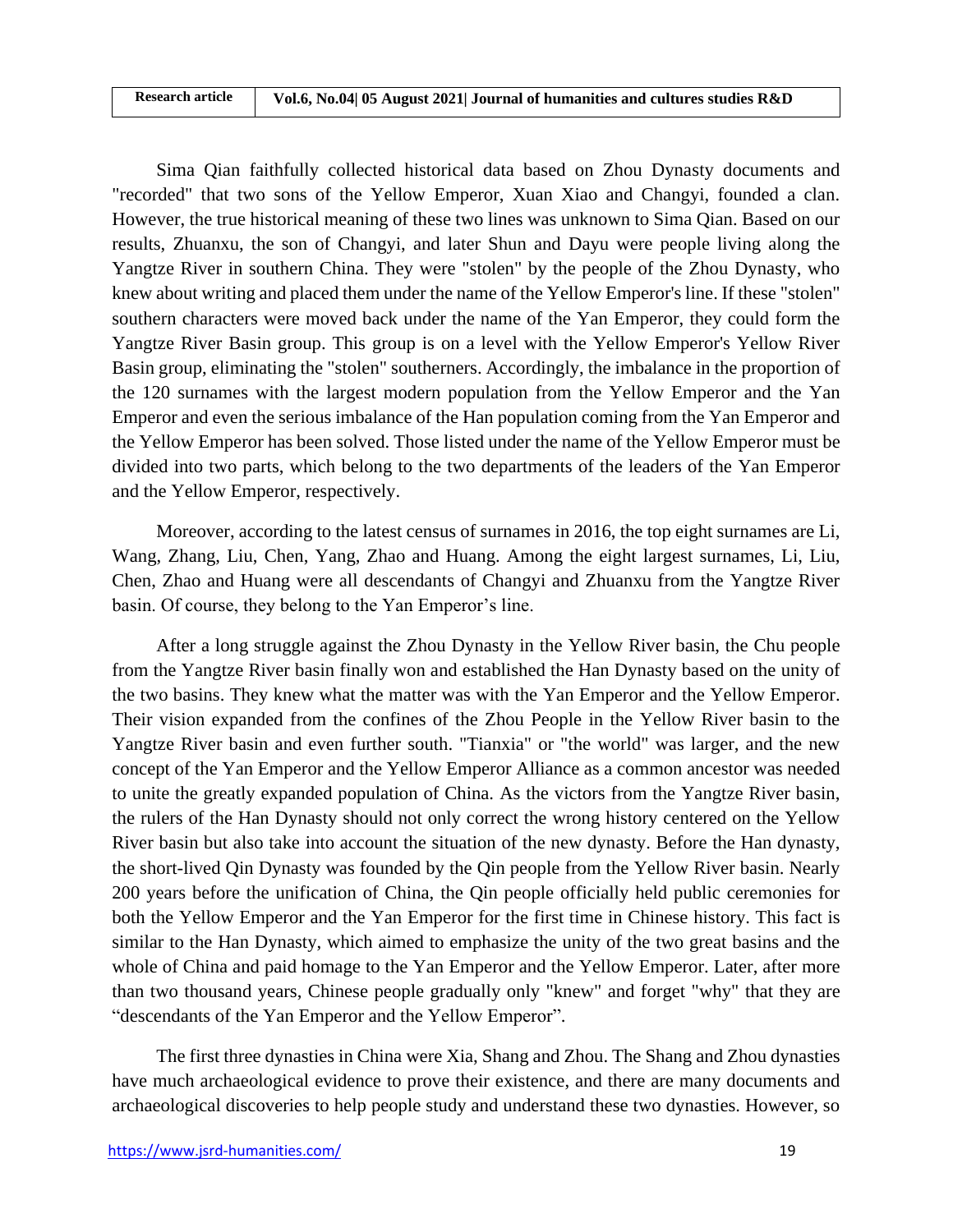| <b>Research article</b> | Vol.6, No.04  05 August 2021  Journal of humanities and cultures studies R&D |
|-------------------------|------------------------------------------------------------------------------|

far, there has been no definite archaeological evidence for the Xia Dynasty, including a capital, writing and bronzeware. It is possible that people were looking for the Xia Dynasty in the wrong place. To date, efforts to find the Xia Dynasty have mainly been undertaken in the Yellow River basin in northern China and the central plains. According to the research in this paper, Dayu founded the Xia Dynasty, and his most important activity, "Tushan Meeting and Alliance", occurred in the Yangtze River basin. He returned to and died in Shaoxing, Zhejiang Province, where he was buried. His son and successor, Qi, and the sixth king of the Xia Dynasty, Shao Kang, are recorded as having been in Shaoxing to sacrifice Dayu. To ensure that Dayu was formally sacrificed every year, Shao Kang especially allowed his youngest son to establish the State of Yue there. The State of Yue lasted for more than one thousand years and was once dominant at the end of the Spring and Autumn Period. It was defeated and merged by the State of Chu in 308 BC. Therefore, the Xia Dynasty founded by Dayu should be in southern China, or even in Zhejiang Province and its surrounding areas to be exact. Of course, Dayu's main achievement was to control the flood, which should also have occurred in the Yangtze River basin.

### **List of References**

- Ban Gu. 2012. *White Tiger Temple Conference Papers (the Han Dynasty).* Shanghai: Shanghai Bookstore Press.
- Chuang tzu. 2009. *Chuang tzu*(*the Warring States Period*). Beijing: Zhonghua Book Company.
- Deng, Xiaoping. 1984. *The People's Daily*. Beijing: The People's Daily.
- Du, You. 1988. *The Laws and Institutions of the Past (the Tang Dynasty).* Beijing: Zhonghua Book Company.
- Guo, Jingyun. 2013. *Xia, Shang and Zhou dynasties, from Myth to Historical Fact.* Shanghai: Shanghai Ancient Books Publishing House.
- Guo, Shiqian. 2011. *An Examination and Interpretation of the Classic of Mountains and Seas.*  Tianjin Ancient Books Publishing House.
- Hao, Yixing. 2010. *Annotations of the Classics of Mountains and Seas (the Qing Dynasty).* Jinan: Qilu Publishing House.
- Hao, Yixing. 2010. *The Bamboo Calendar (the Qing Dynasty).* Jinan: Qilu Publishing House.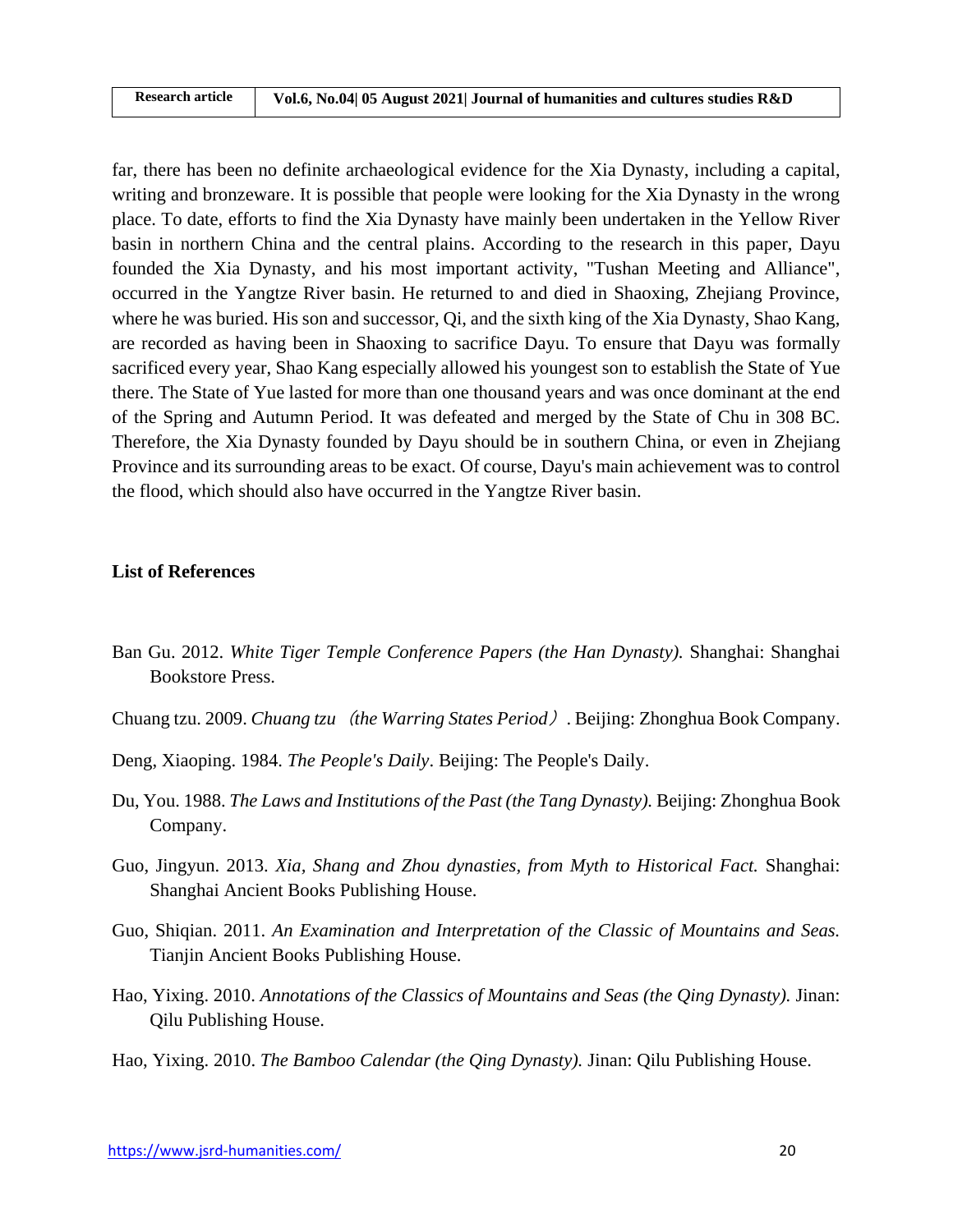- Hong, Liangji. 1987. *Notes on Zuo Zhuan of Spring and Autumn Period (the Qing Dynasty).* Beijing: Zhonghua Book Company.
- Hong, Xingzu. 1983. *Supplementary Notes to Chu Ci (the Song Dynasty).* Beijing: Zhonghua Book Company.
- Hu, Hong. 2013. *A Collection of Data on Emperors (the Song Dynasty).* Beijing: The Commercial Press.
- Hu, Xu. 2008. *The Analysis of Zhouyi (the Qing Dynasty)*. Beijing: Zhonghua Book Company.
- Huan, Tan. 2017. *New Treatise on Seven-string Chinese Zither (the Han Dynasty).* Beijing: Social Sciences Academic Press
- Liu, An. 1998. *Book of Huainan Zi (the Han Dynasty)*. Harbin: North Literature and Art Publishing House.
- Liu, Xu. 2016. *Book of Guan Zhong (the Ming Dynasty)*. Nanjing: Phoenix Press.
- Liu, Yi. 2014. *"A study on the history of Yan Emperor and Yan Emperor's Mausoleum."* Journal of Hunan Social Science 2:250-255
- Lu, Zhun and Gao, Qiang. 2014. *Book of Yan and Huang Culture*. Beijing: People Press.
- Lü, Buwei. 2016. *Master Lü's Spring and Autumn Annals (the Warring States Period).* Nanjing: Phoenix Press.
- Miyamoto, Kazuo. 2012. *A History of China 01.* Guilin: Guangxi Normal University Press.
- Morris, Ian. 2015. *Why the West Rules-for Now*. Beijing: China CITIC Press.
- Shang, Yang. 1986. *Book of Shang Yang*(*the Warring States Period*). Beijing: Zhonghua Book Company.
- Sima, Qian. 1994. *The Historical Records (the Han Dynasty)*. Tianjin: Tianjin Ancient Book Press.
- Song, Zhong. 2008. *Eight collections of Ancient History (the Han Dynasty).* Beijing: Zhonghua Book Company.
- Takao, Hirase. 2012. *A History of China 02*. Guilin: Guangxi Normal University Press.
- Wang, Bi. 2011. *Notes of Zhou Yi (the Wei Dynasty).* Beijing: Zhonghua Book Company.
- Wang, Jia. 1981. *Book of Gleanings (the Jin Dynasty)*. Beijing: Zhonghua Book Company.